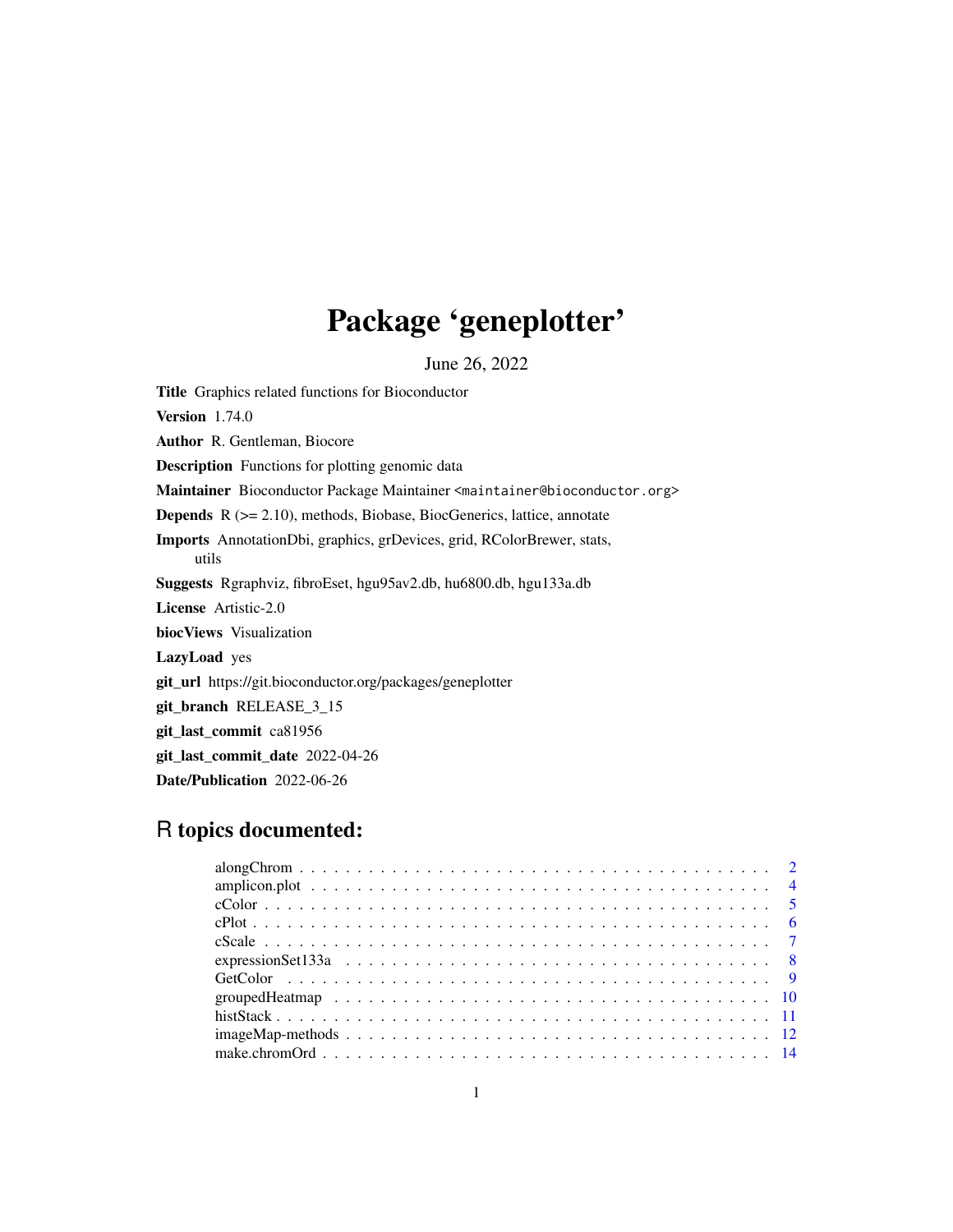## <span id="page-1-0"></span>2 along Chrom

alongChrom *A function for plotting expression data from an ExpressionSet for a given chromosome.*

## Description

Given a particular ExpressionSet object, a chromLocation object, and a chromosome name, will plot selected ExpressionSet data using various methods.

## Usage

```
alongChrom(eSet, chrom, specChrom, xlim, whichGenes,
plotFormat=c("cumulative", "local","image"),
xloc=c("equispaced", "physical"),
scale=c("none","zscale","rankscale","rangescale","zrobustscale"),
geneSymbols=FALSE, byStrand=FALSE, colors="red", lty=1, type="S",
...)
```
## Arguments

| eSet        | The ExpressionSet object to be used.                                                                                                                                                                                                                                            |
|-------------|---------------------------------------------------------------------------------------------------------------------------------------------------------------------------------------------------------------------------------------------------------------------------------|
| chrom       | The desired chromosome.                                                                                                                                                                                                                                                         |
| specChrom   | An object of type chromLocation for the species being represented.                                                                                                                                                                                                              |
| xlim        | A pair of values - either character or integer, which will denote the range of<br>genes to display (based on base pair: either directly in the case of integers, or<br>using the locations of the named genes if character). If not supplied, the entire<br>chromosome is used. |
| whichGenes  | If supplied, will limit the displayed genes to the ones provided in this vector.                                                                                                                                                                                                |
| xloc        | Determines whether the X axis points (gene names) will be displayed accord-<br>ing to their relative position on the chromosome (physical), or spaced evenly<br>(equispaced). Default is equispaced.                                                                            |
| plotFormat  | Determines the method which to plot the data.                                                                                                                                                                                                                                   |
| scale       | Determines what method of scaling will be applied to the data. Default is none.                                                                                                                                                                                                 |
| geneSymbols | Notes whether to use Affy IDs or Gene Symbols, default is Affy IDs                                                                                                                                                                                                              |
| byStrand    | Determines whether to show the entire plot at once, or a split plot by strands.<br>Default is a singular plot                                                                                                                                                                   |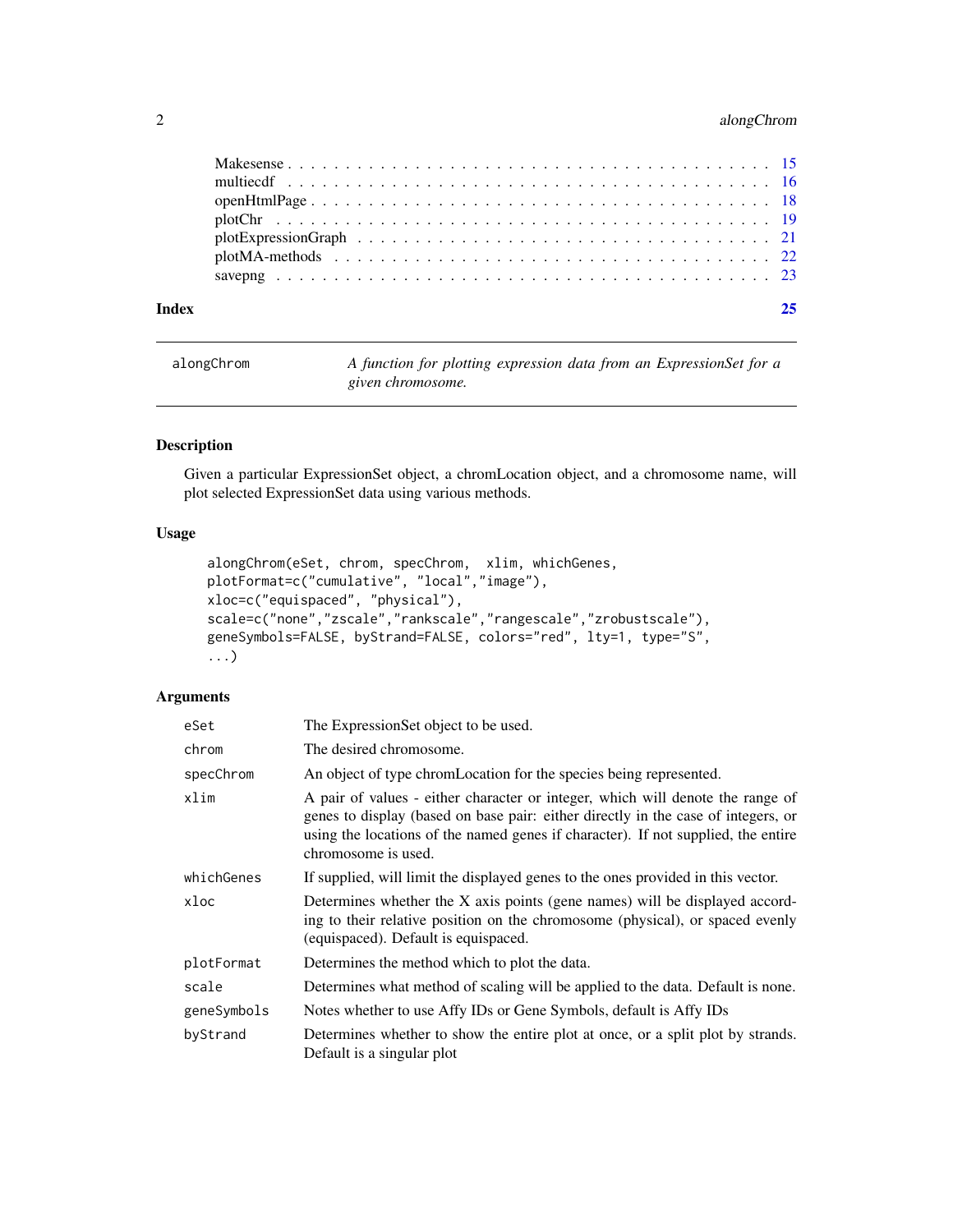| lty      | A vector of line types, which will be cycled.                     |
|----------|-------------------------------------------------------------------|
| type     | Plot type, from par. Defaults to "S".                             |
| colors   | A vector of colors for the plots, which will be cycled.           |
| $\cdots$ | Any remaining graphics commands may be passed along as per plot() |

## Details

The genes on the chromosome of interest are extracted from the chromLocation object passed in, which are then intersected with the genes listed in the ExpressionSet. These remaining genes will then be plotted according to the plotFormat argument. If image is specified, an image plot is created showing the expression levels of the samples by gene, using a colour map to denote the levels. If cumulative is chosen, the cumulative expression level is plotted against the genes for each sample. Likewise, if local is used, the raw data is plotted for each sample against the genes using a boxplot format.

Not all parameters are honored for all plotformats. xloc, lty, and type are only used with the cumulative plotformat.

## Author(s)

Jeff Gentry

#### Examples

```
data(sample.ExpressionSet)
## A bit of a hack to not have a package dependency on hgu95av2
## but need to fiddle w/ the warn level to not fail the example anyways.
curWarn <- options(warn=0)
on.exit(options(curWarn), add=TRUE)
if (require("hgu95av2.db")) {
   z <- buildChromLocation("hgu95av2")
   lty <- c(1, 2, 3, 4, 5)
   cols <- c("red", "green", "blue", "orange", "magenta", "black")
   cols <- cols[sample.ExpressionSet$type]
   if (interactive()) {
      par(ask=TRUE)
   }
   ## Here we're using xlim to denote a physical region to display
   xlim <- c(87511280,127717880)
   for (xl in c("equispaced", "physical"))
     for (sc in c("none","rangescale"))
     {
        alongChrom(sample.ExpressionSet, "1", z, xlim=xlim, xloc=xl,
           plotFormat="cumulative", scale=sc,lty=lty, colors=cols)
     }
  ## Here we're looking for specific genes
  which <- c("31540_at","31583_at", "31508_at", "31529_at", "31439_f_at",
            "31729_at")
  ## Gene "31529_at" does not exist in the current set of genes,
```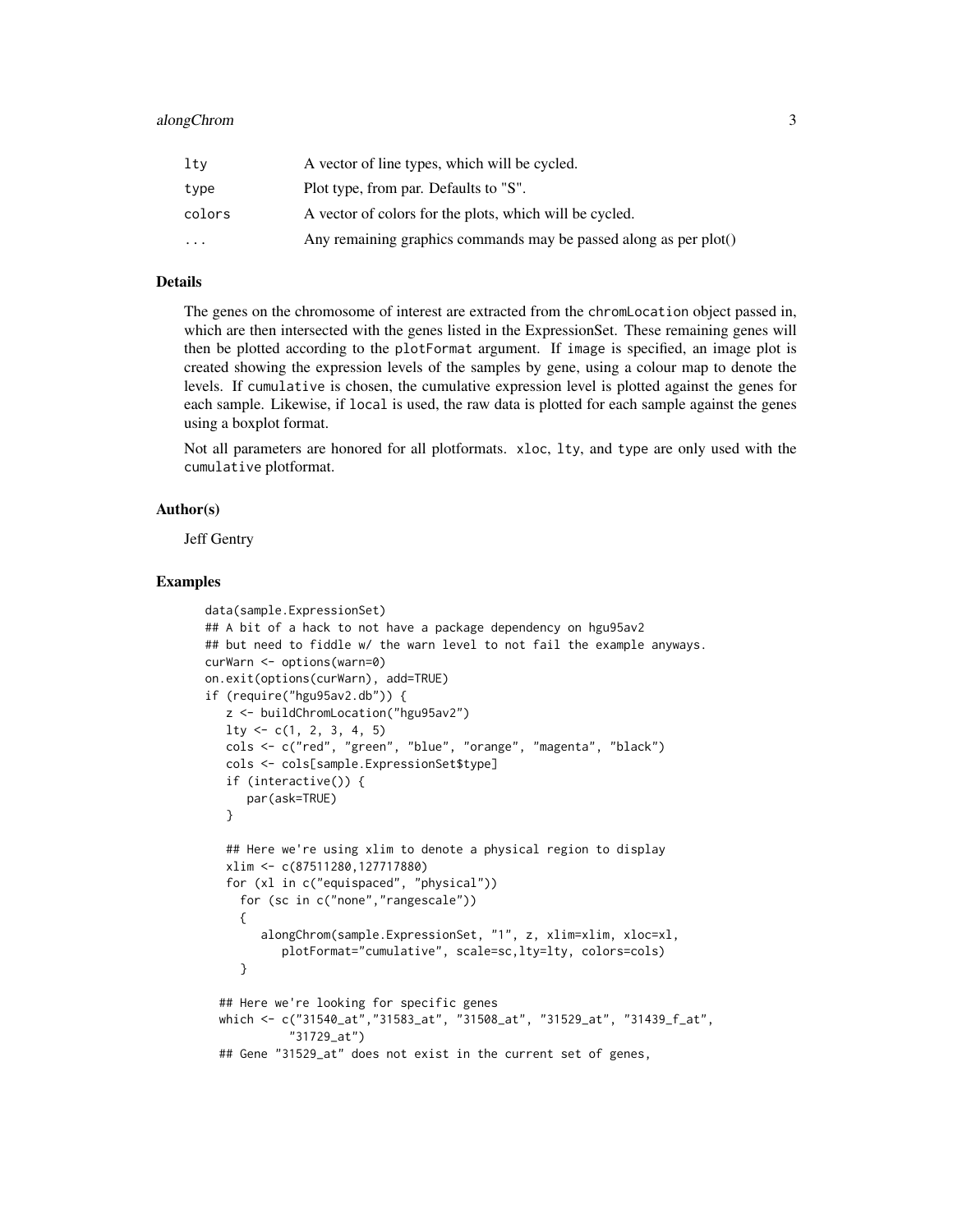```
## here it demonstrates how genes not available are dropped.
 for (xl in c("equispaced", "physical"))
   for (sc in c("none","rangescale"))
   {
        alongChrom(sample.ExpressionSet, "1", z, which=which, xloc=xl,
           plotFormat="cumulative", scale=sc,lty=lty, col=cols)
     }
  ## Do an image plot
  for (bs in c(TRUE,FALSE))
     alongChrom(sample.ExpressionSet, "1",z, xlim=xlim, plotFormat="image",
               scale="zscale", byStrand=bs)
  ## A boxplot
  for (st in c(TRUE,FALSE))
     alongChrom(sample.ExpressionSet, "1", z, plotFormat="local",
                colors=cols, byStrand=st)
} else print("Example can not be run without the hgu95av2 data package")
```

```
amplicon.plot Create an amplicon plot
```
## **Description**

Given a two-sample test statistic and an ExpressionSet this function plots regions of the genome that are either highly expressed (in red) or have low expression (blue) differentially in the two groups.

#### Usage

```
amplicon.plot(ESET, FUN, genome)
```
## Arguments

| <b>ESET</b> | an object of class ExpressionSet                        |
|-------------|---------------------------------------------------------|
| <b>FUN</b>  | A two sample test function suitable for esapply.        |
| genome      | A character string of the base name for the annotation. |

## Details

In some genetic studies we are interested in finding regions of the genome where there are a set of highly expressed genes in some subgroup of the population. This set of highly (or lowly) expressed genes is often of great interest. For example in breast cancer the HER–2 gene is on an amplicon. In some patients approximately 5 genes located near HER–2 are all amplified.

These plot should help in the search for such regions.

#### Value

No value is returned. This function is executed purely for side effect.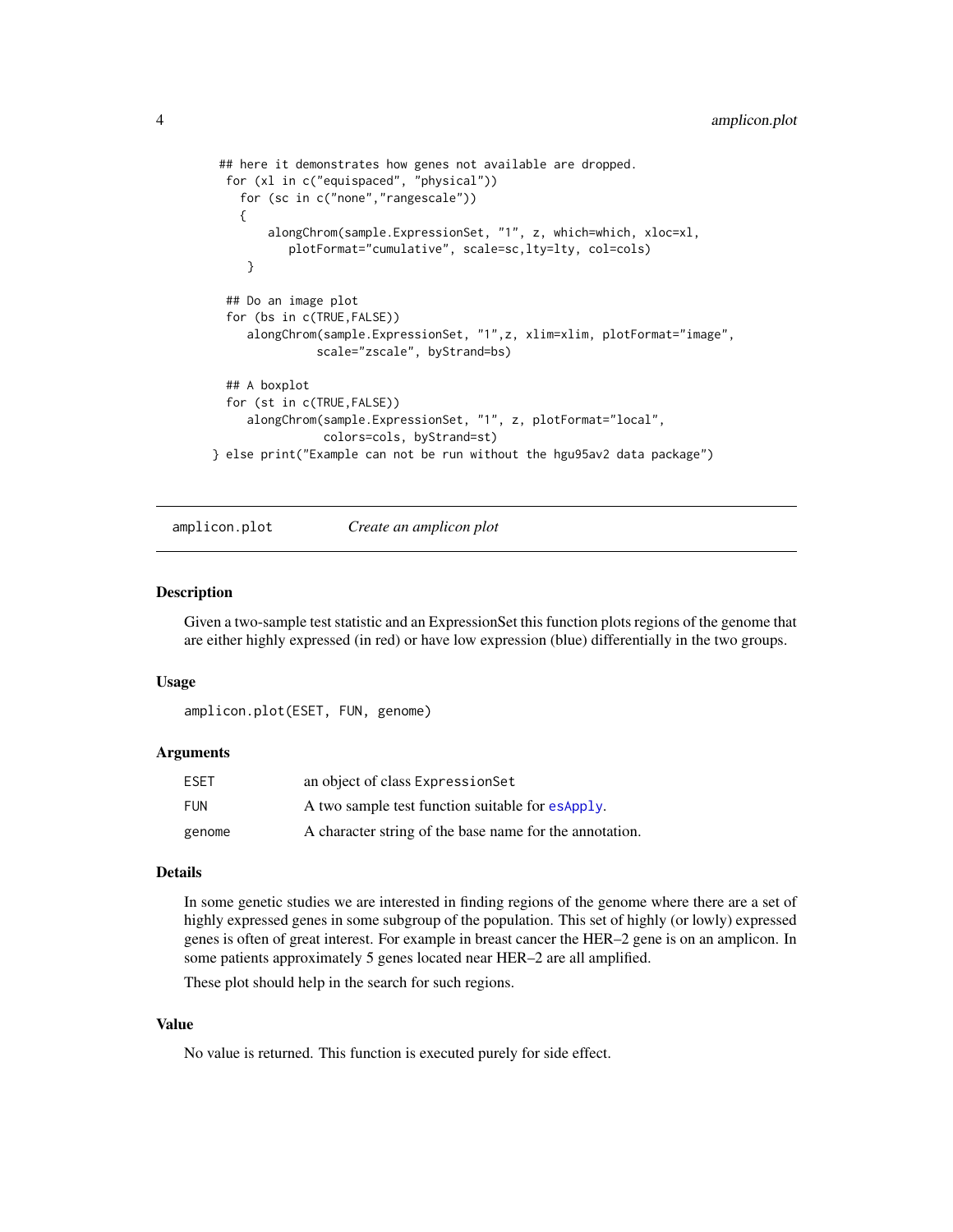#### <span id="page-4-0"></span>cColor 5

#### Author(s)

Robert Gentleman

#### See Also

[esApply](#page-0-0), [make.chromOrd](#page-13-1)

#### Examples

##none yet; takes too long

<span id="page-4-1"></span>cColor *A function for marking specific probes on a cPlot.*

#### Description

Given a set of probes, will highlight them in the color desired on a plot which has already been created via the function cPlot().

## Usage

```
cColor(probes, color, plotChroms, scale=c("relative","max"), glen=0.4,
       ...)
```
#### Arguments

| probes     | The probes that are being highlighted.                                                          |
|------------|-------------------------------------------------------------------------------------------------|
| color      | A vector of colors, recycled as necessary, to highlight the probes.                             |
| plotChroms | An object of type chromLocation which contains all the gene information to be<br>plotted.       |
| scale      | Whether to plot the graph scaled absolutely or relative by chromosome. Default<br>is absolute.  |
| glen       | The length of the gene line plotted.                                                            |
| .          | Additional graphics arguments, passed to segments, which is used to draw the<br>vertical ticks. |

## Details

It is important to call the function cPlot() first. This function will then search for the specific locations of the probes desired, which are contained within the plotChroms instance of a chromLocation class. It will then pass these on to the plotting routine to highlight the desired locations. NOTE: It is important that plotChroms, scale and glen parameters are the same as used for cPlot().

## Author(s)

Jeff Gentry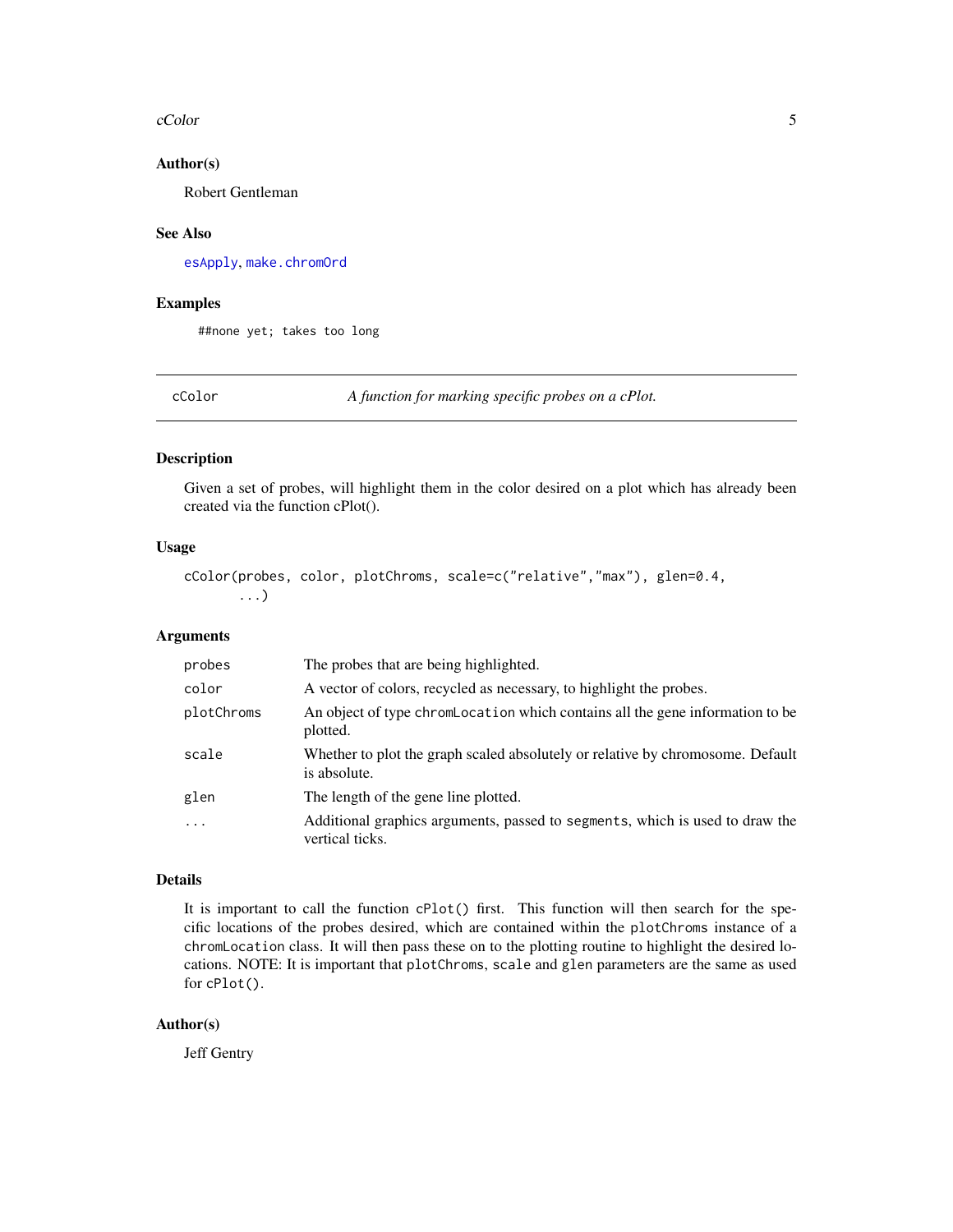## See Also

[cPlot](#page-5-1), [chromLocation-class](#page-0-0)

#### Examples

```
if (require("hgu95av2.db")) {
 z <- buildChromLocation("hgu95av2")
 cPlot(z)
 probes <- c("266_s_at", "31411_at", "610_at", "failExample")
 cColor(probes, "red", z)
 probes2 <- c("960_g_at", "41807_at", "931_at", "39032_at")
 cColor(probes2, "blue", z)
} else
 print("Need hgu95av2.db data package for the example")
```
<span id="page-5-1"></span>cPlot *A plotting function for chromosomes.*

## Description

Given a chromLocation object, will plot all the gene locations from that object.

## Usage

```
cPlot(plotChroms, useChroms=chromNames(plotChroms),
      scale=c("relative","max"), fg="white", bg="lightgrey",
      glen=0.4, xlab="", ylab="Chromosome",
     main = organism(plotChroms), ...)
```
## Arguments

| plotChroms | An object of type chromLocation which contains all the gene information to be<br>plotted.                                                                                                 |
|------------|-------------------------------------------------------------------------------------------------------------------------------------------------------------------------------------------|
| useChroms  | A vector of chromosome names to be used in the plot. Default is to use all the<br>chromosomes from the plotChroms object.                                                                 |
| scale      | Passed on to cScale as it's scale argument. Determines whether the graph is<br>scaled on a relative or absolute basis.                                                                    |
| fg         | The colour to be used for the genes. Default is white.                                                                                                                                    |
| bg         | The colour to be used for the background of the plot. Defaults to lightgrey.                                                                                                              |
| glen       | A scaling factor applied to the plotted length of each gene. Defaults to 0.4 - it is<br>recommended that this not be set larger then 0.5 as it will cause overlap between<br>chromosomes. |
| xlab       | A label for the x axis.                                                                                                                                                                   |
| ylab       | A label for the y axis.                                                                                                                                                                   |
| main       | A main label for the plot.                                                                                                                                                                |
| $\ddots$   | Additional graphics arguments, passed to segments, which is used to draw the<br>vertical ticks.                                                                                           |

<span id="page-5-0"></span>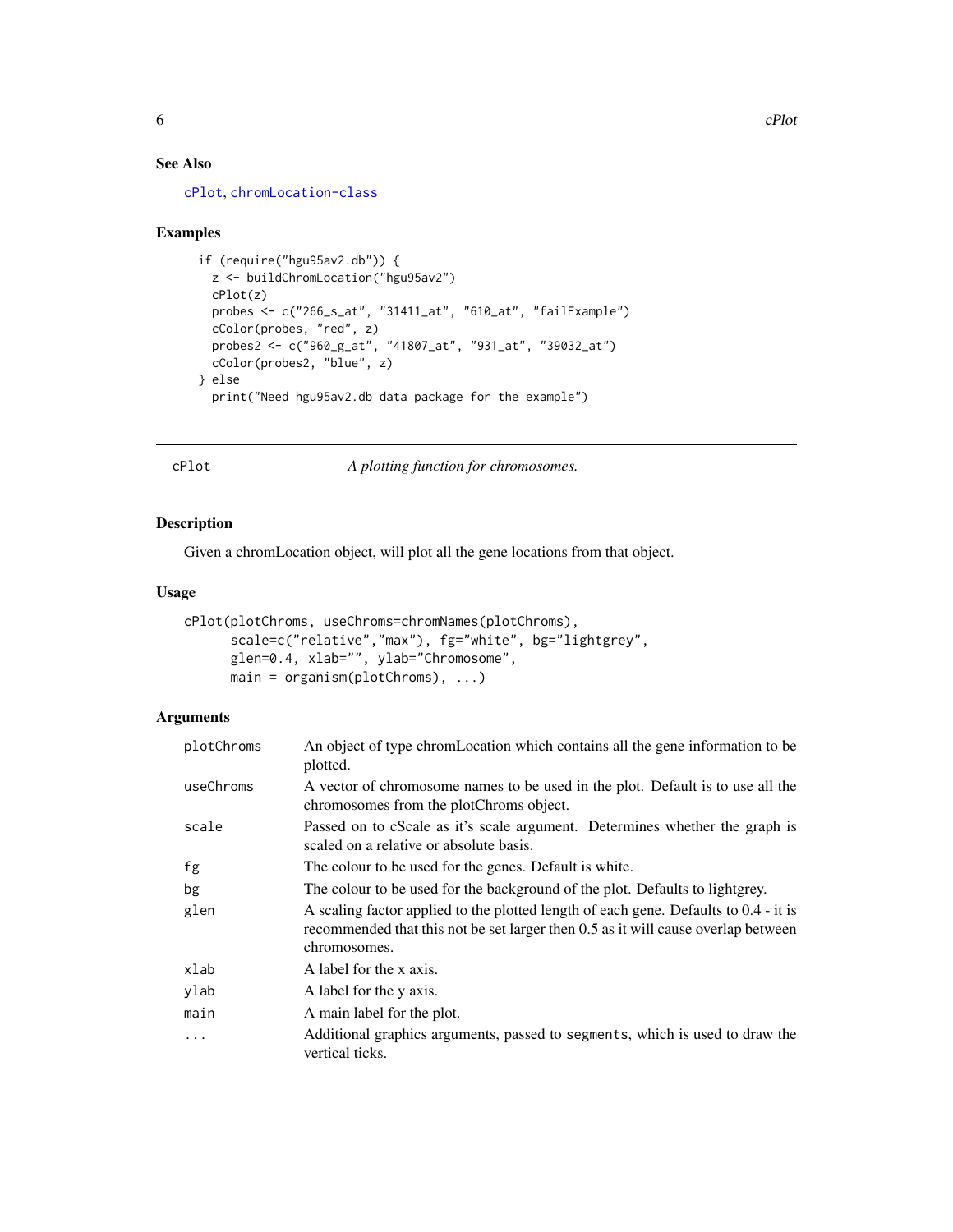#### <span id="page-6-0"></span> $cScale$   $\qquad \qquad$  7

## Details

This function will first use the lengths of the chromosomes, stored in the object to create scaling factors for the X axis. Once the scaling factors are determined, the chromLocation object which is passed in is used to determine all the gene locations/strand information/etc, which is then plotted for the user.

## Author(s)

Jeff Gentry

## See Also

[cScale](#page-6-1), [cColor](#page-4-1), [chromLocation-class](#page-0-0)

### Examples

```
## A bit of a hack to not have a package dependency on hgu95av2
## but need to fiddle w/ the warn level to not fail the example anyways.
curWarn <- options(warn=0)
on.exit(options(curWarn), add=TRUE)
if (require("hgu95av2.db")) {
    z <- buildChromLocation("hgu95av2")
    if (interactive()) {
        curPar <- par(ask=TRUE)
        on.exit(par(curPar), add=TRUE)
    }
    for (sc in c("max","relative"))
        cPlot(z,c("1","5","10","X","Y"),sc)
} else print("This example can not be run without hgu95av2 data package")
```
<span id="page-6-1"></span>

cScale *A function for mapping chromosome length to a number of points.*

## **Description**

Given a number of points (generally representing the number of points on a plot's axis), and a vector of chromosome lengths - will generate a vector of the same length as the one passed in containing scaling factors for each chromosome.

#### Usage

```
cScale(points, cLengths, method=c("max", "relative"), chrom)
```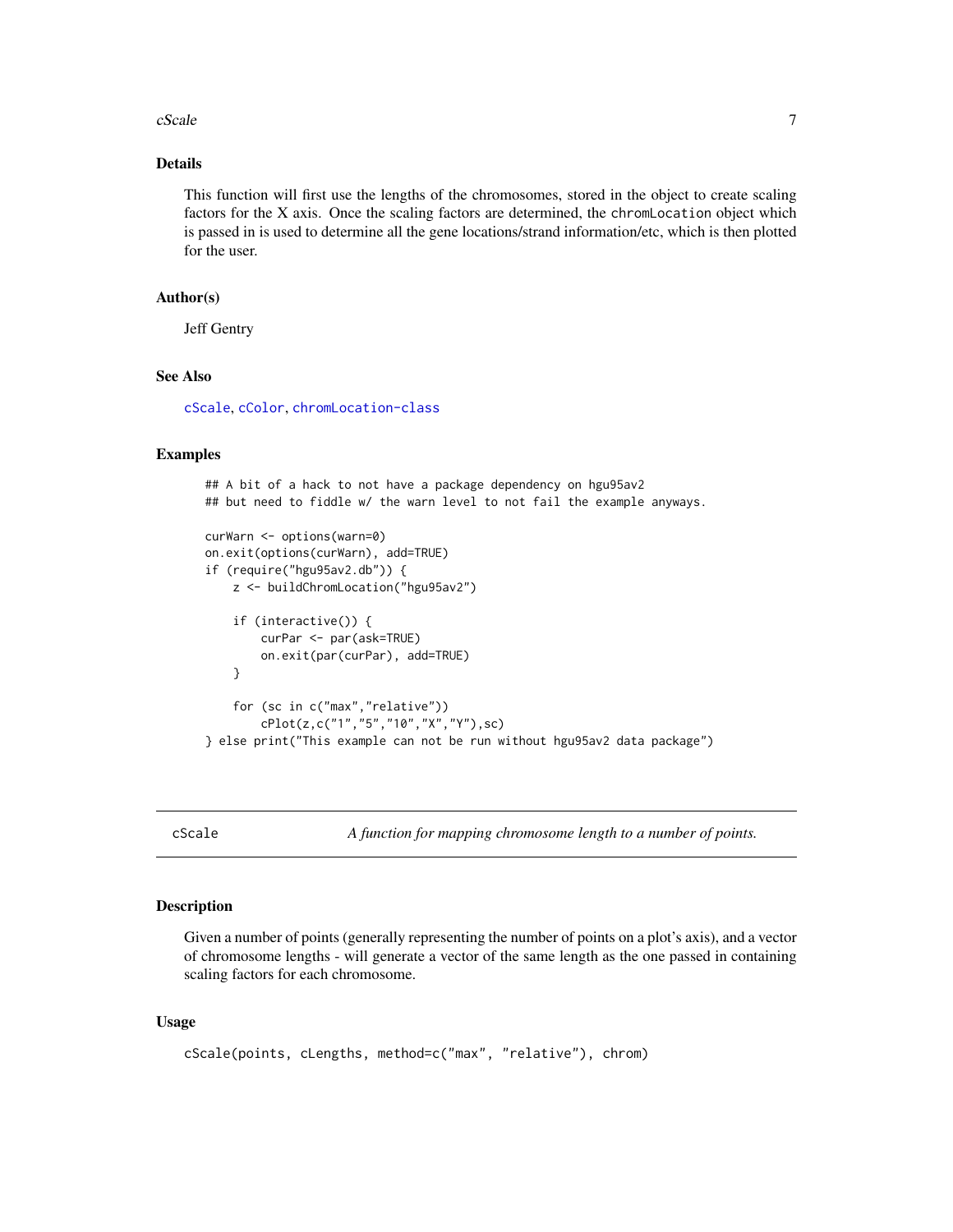#### <span id="page-7-0"></span>**Arguments**

| points   | The number of points to scale the chromosome length to.                                   |
|----------|-------------------------------------------------------------------------------------------|
| cLengths | A vector of chromosome lengths.                                                           |
| method   | Determines whether to use relative or absolute scaling. Default is "max" (abso-<br>lute). |
| chrom    | Which chrom to determine the scale for                                                    |

## Details

The scale factor is calculated in a manner based on the method argument. If method is max, the factor is derived by dividing the points argument by each chromosome's length (in base pairs). If the method chosen is relative, then the scale is determined by dividing the points argument by the maximum chromsome length, and applying that value to each chromosome.

#### Author(s)

Jeff Gentry

#### See Also

[cPlot](#page-5-1)

#### Examples

```
## A bit of a hack to not have a package dependency on hgu95av2
## but need to fiddle w/ the warn level to not fail the example anyways.
curWarn <- options(warn=0)
on.exit(options(warn), add=TRUE)
if (require("hgu95av2.db")) {
   z <- buildChromLocation("hgu95av2")
  for (sc in c("max","relative"))
    scale <- cScale(1000, chromLengths(z),sc,"Y")
} else print("This example needs the hgu95av2 data package")
```
expressionSet133a *A small dataset for testing*

## Description

An artificial Affymetrix hgu133a dataset, with one covariate 'cov1'.

### Usage

data(expressionSet133a)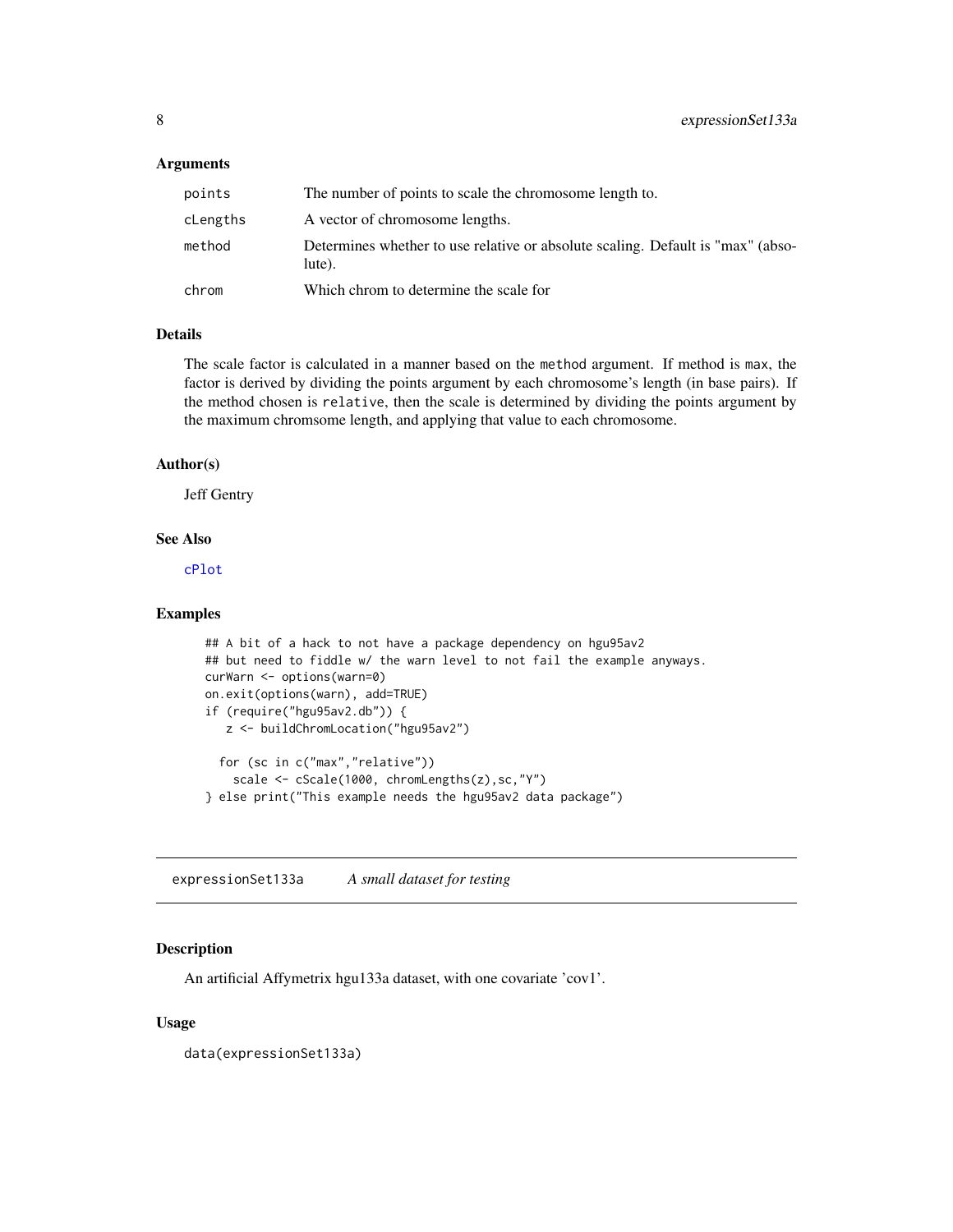#### <span id="page-8-0"></span>GetColor 9

## Format

The data are artifical. There are 6 cases labeled 1 to 6 and and 22283 genes as in an Affymetrix U133a chips. There is one covariate (factor) whose values are "type 1" for the first 3 samples and "type 2" for the last 3 samples.

### Examples

data(expressionSet133a)

GetColor *A function to get the Red-Blue color scheme used by dChip*

#### Description

A simple, vectorized function that computes a Red/Blue color for plotting microarray expression data.

#### Usage

```
GetColor(value, GreenRed=FALSE, DisplayRange=3)
dChip.colors(n)
greenred.colors(n)
```
#### Arguments

| value        | The vector of expression values.                                             |
|--------------|------------------------------------------------------------------------------|
| GreenRed     | If TRUE the Green-Red colors are produced, otherwise Red-Blue are procduced. |
| DisplayRange | A parameter controlling the range of value's that will be plotted.           |
| n            | An integer saying how many colors to be in the palette.                      |

## Details

GetColor is a simple mapping into RGB land provided by Cheng Li. dChip.colors provides functionality similar to that of [topo.colors](#page-0-0) for the red–blue colors used for genome plots. greenred.colors does the same for the green-black-red gradient.

## Value

A vector of RGB colors suitable for plotting in R.

### Author(s)

R. Gentleman, based on an original by C. Li.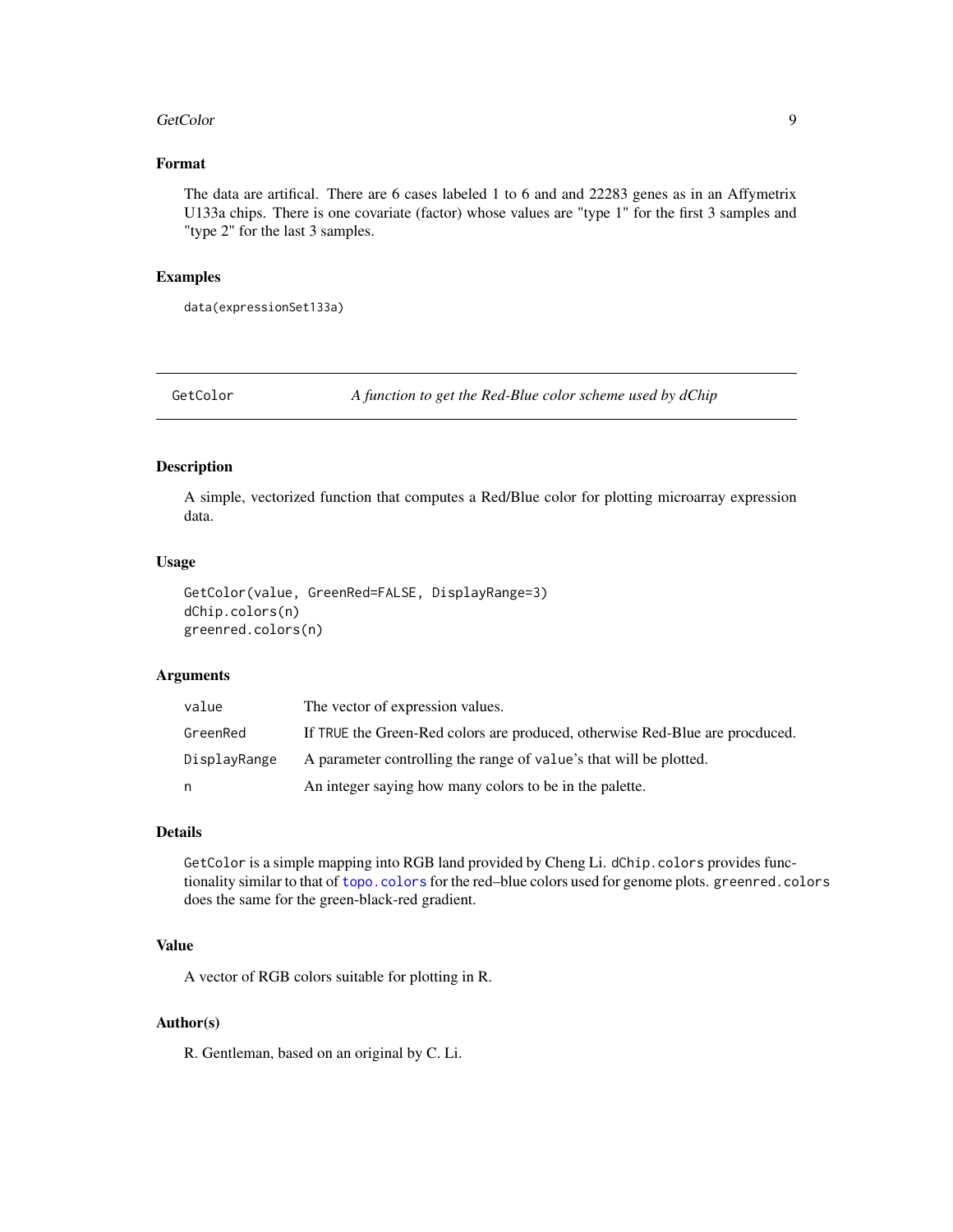## Examples

```
set.seed(10)
x \le- rnorm(10)
GetColor(x)
dChip.colors(10)
```
groupedHeatmap *Heatmap of a matrix with grouped rows and columns*

## Description

The function uses [grid.rect](#page-0-0) and grid.rect to draw a heatmap with grouped rows and columns.

## Usage

```
groupedHeatmap(z, frow, fcol,
 fillcolours = c("#2166ac","#4393c3","#92c5de","#d1e5f0","#fefefe","#fddbc7","#f4a582","#d6604d","#l
 bordercolour = "#e0e0e0",
 zlim = range(z, na.rm=TRUE))
```
## Arguments

| z            | A matrix with row and column names.                                                                                                                                                 |
|--------------|-------------------------------------------------------------------------------------------------------------------------------------------------------------------------------------|
| frow         | A factor of length $nrow(z)$ indicating the row grouping.                                                                                                                           |
| fcol         | A factor of length $ncol(z)$ indicating the column grouping.                                                                                                                        |
| fillcolours  | A character vector of colours from which the colour map is obtained through<br>interpolation.                                                                                       |
| bordercolour | Either a character vector of length 1, specifying the border colour of the<br>heatmap tiles, or NULL or NA, which indicates that the border colour should match<br>the fill colour. |
| zlim         | Lower and upper limit of z values represented in the colour map.                                                                                                                    |

## Details

The function can be called within other drawing operations from the grid package, e.g. within a viewport.

## Value

The function is called for its side effect, drawing text and rectangles on the current viewport.

### Author(s)

Wolfgang Huber <http://www.ebi.ac.uk/huber>

<span id="page-9-0"></span>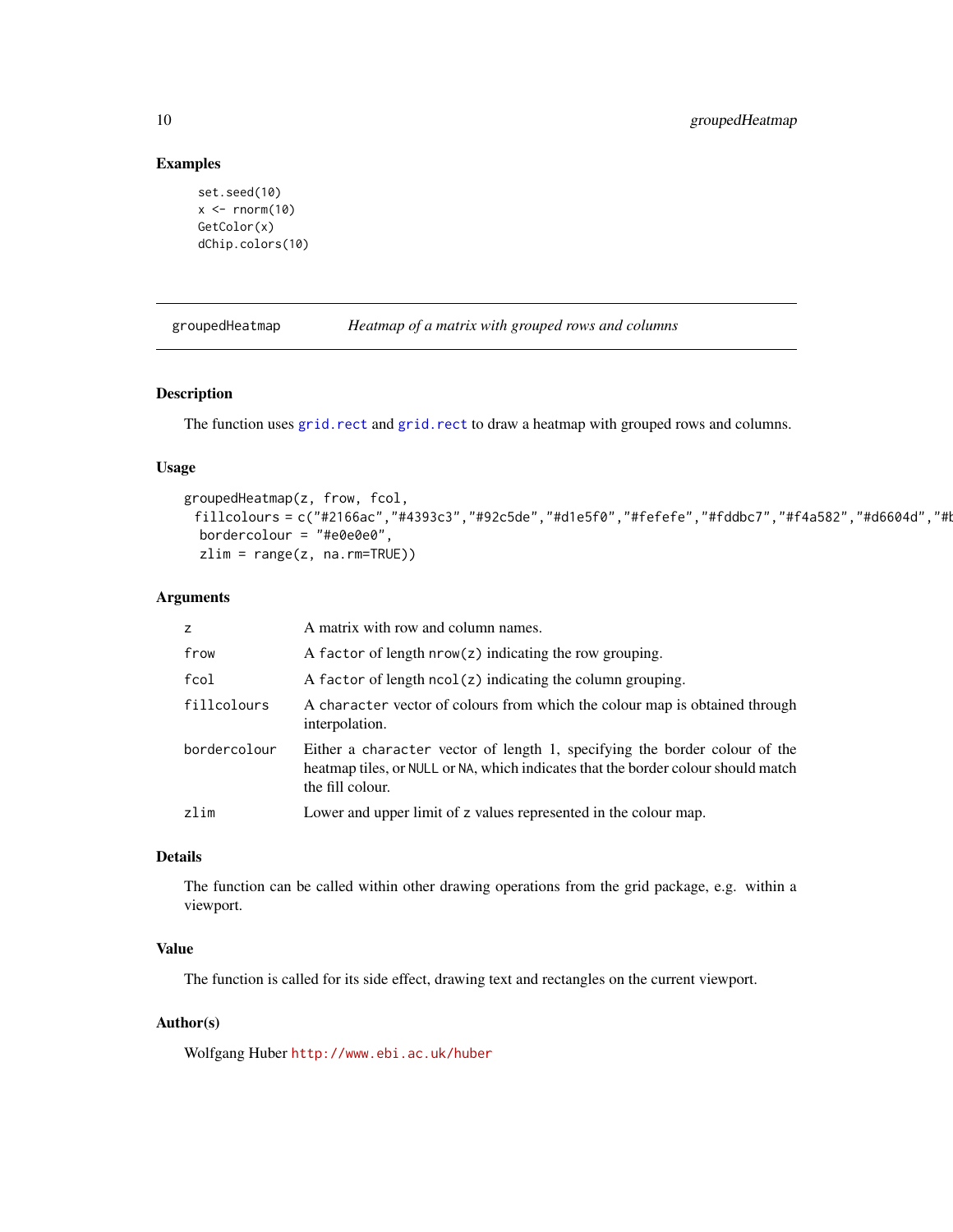#### <span id="page-10-0"></span>histStack 11

## See Also

[grid.text](#page-0-0), [grid.rect](#page-0-0)

## Examples

```
data("mtcars")
```

```
groupedHeatmap(
  scale(mtcars),
  frow = factor(sapply(strsplit(rownames(mtcars), " "), "[", 1)),
  fcol = factor(round(seq_len(ncol(mtcars))/3)))
```
histStack *Stacked histogram*

## Description

Stacked histogram

## Usage

```
histStack(x, breaks, breaksFun=paste, ylab="frequency", ...)
```
#### Arguments

| $\mathsf{x}$ | A list of numeric vectors.                                                      |
|--------------|---------------------------------------------------------------------------------|
| breaks       | Histogram breaks, as in hist                                                    |
| breaksFun    | Function, can be used to control the formatting of the bin labels. See example. |
| vlab         | Label for the Y-axis on the plot                                                |
| $\cdots$     | Further arguments that get passed to barplot                                    |

## Details

The function calls [hist](#page-0-0) for each element of x and plots the frequencies as a stacked barplot using [barplot](#page-0-0) with beside=FALSE.

## Value

The function is called for its side effect, producing a barplot on the active graphics device. It returns the result of the call to [barplot](#page-0-0).

#### Author(s)

Wolfgang Huber <http://www.ebi.ac.uk/huber>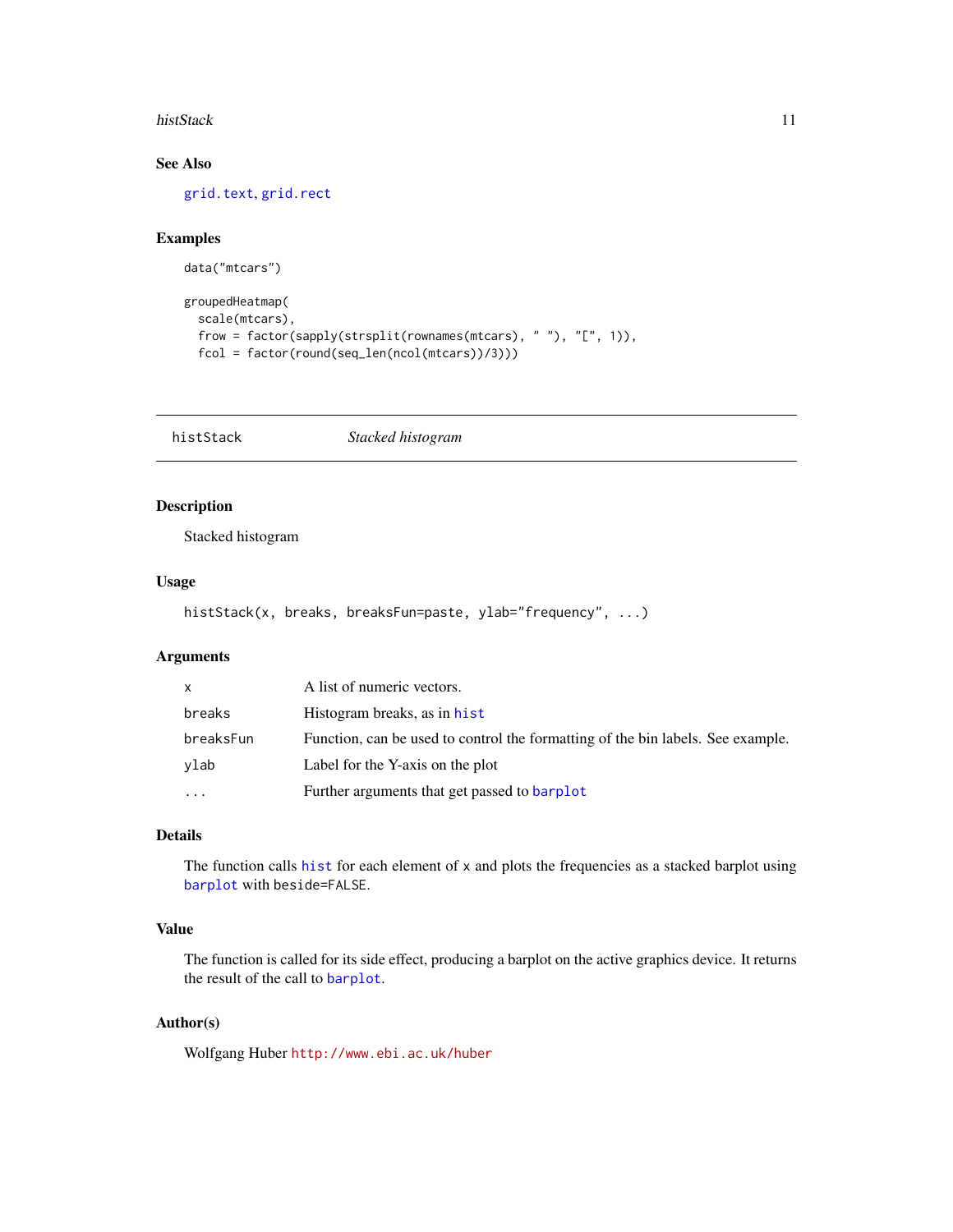## Examples

```
x \leftarrow list(rnorm(42), rnorm(42)+2)
br \leq seq(-3, 5, length=13)cols <- c("#1D267B", "#ceffc0")
histStack(x, breaks=br, col=cols)
histStack(x, breaks=br, col=cols,
          breaksFun=function(z) paste(signif(z, 3)))
```
imageMap-methods *Write an HTML IMG tag together with a MAP image map.*

## <span id="page-11-1"></span>Description

Write an HTML IMG tag together with a MAP image map.

#### Usage

```
## S4 method for signature 'matrix,connection,list,character'
imageMap(object, con, tags, imgname)
```
#### **Arguments**

| object  | Matrix with 4 columns, specifying the coordinates of the mouse-sensitive region<br>. Each row specifies the corners of a rectangle within the image, in the following<br>order: (left x, lower y, right x, upper y). Note that the point $(x=0, y=0)$ is at the<br>left upper side of the image. |
|---------|--------------------------------------------------------------------------------------------------------------------------------------------------------------------------------------------------------------------------------------------------------------------------------------------------|
| con     | Connection to which the image map is written.                                                                                                                                                                                                                                                    |
| tags    | Named list whose elements are named character vectors. Names must corre-<br>spond to node names in object. See details.                                                                                                                                                                          |
| imgname | Character. Name of the image file (for example PNG file) that contains the plot.                                                                                                                                                                                                                 |

## Details

The most important tags are TITLE, HREF, and TARGET. If the list tags contains an element with name TITLE, then this must be a named character vector containing the tooltips that are to be displayed when the mouse moves over a node. The names of the nodes are specified in the names attribute of the character vector and must match those of object.

Similarly, HREF may be used to specify hyperlinks that the browser can follow when the mouse clicks on a node, and TARGET to specify the target browser window.

Currently, only rectangular regions are implemented; the actual shape of the nodes as specified in object is ignored. Also, tags for edges of the graph are currently not supported.

This function is typically used with the following sequence of steps:

<span id="page-11-0"></span>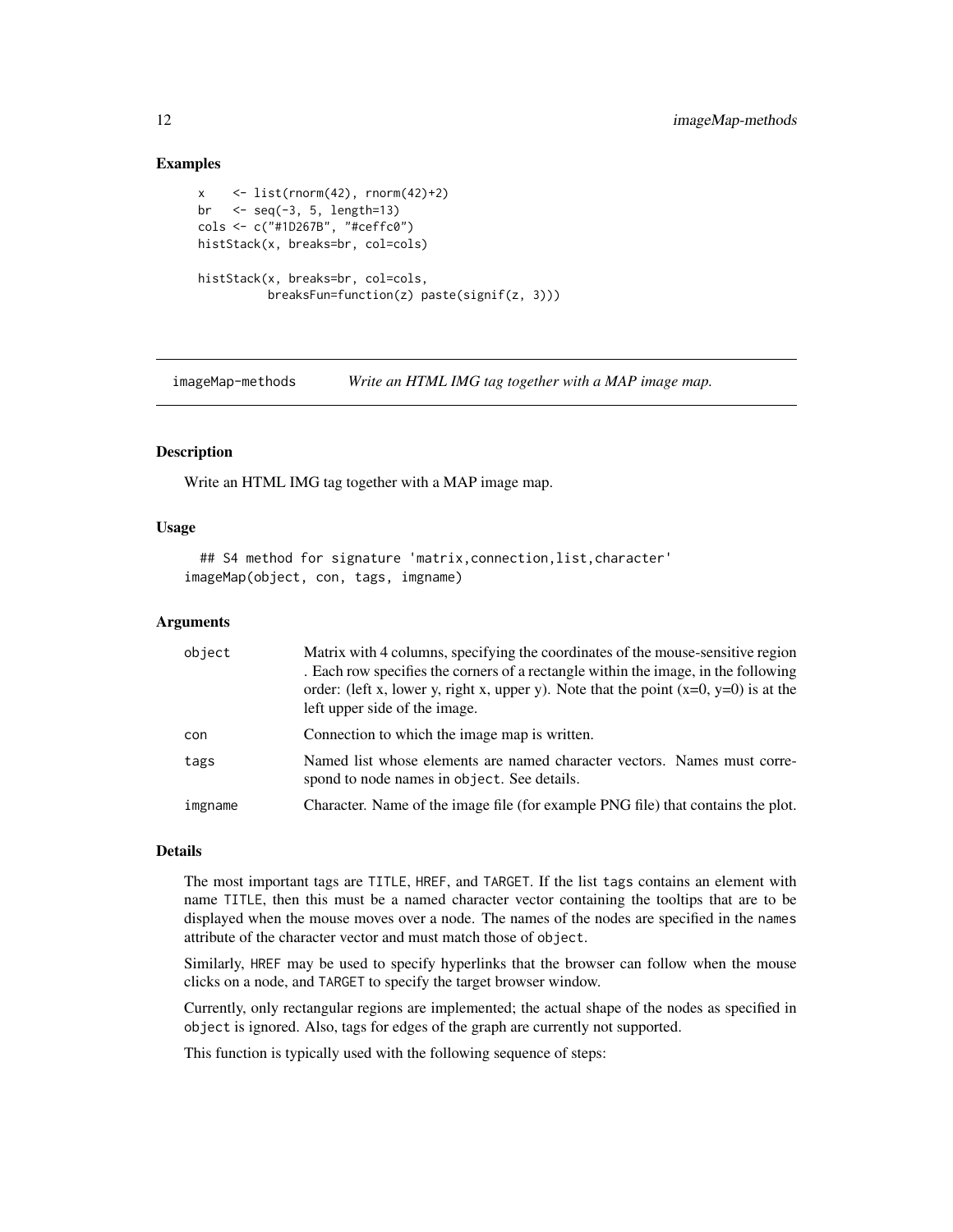- <span id="page-12-0"></span>1. generate your graphic and save it as a bitmap file, e.g. using the jpeg, [png](#page-0-0), or bitmap device. At this stage, you also need to figure out the pixel coordinates of the interesting regions within your graphic. Since the mapping between device coordinates and pixel coordinates is not obvious, this may be a little tricky. See the examples below, and for a more complex example, see the source code of the function [plotPlate](#page-0-0).
- 2. open an HTML page for writing and write HTML header, e.g. using the [openHtmlPage](#page-17-1) function.
- 3. Call the [imageMap](#page-11-1) function.
- 4. Optionally, write further text into the HTML connection.
- 5. Close HTML file, e.g. using the [closeHtmlPage](#page-17-2) function.

#### Value

The function is called for its side effect, which is writing text into the connection con.

#### Author(s)

Wolfgang Huber <http://www.dkfz.de/abt0840/whuber>

#### See Also

[plotPlate](#page-0-0), [writeLines](#page-0-0)

#### Examples

```
f1 = paste(tempfile(), ".html", sep="")f2 = paste(tempfile(), ".html", sep="")fpng = tempfile()
if(capabilities()["png"]) {
 ## create the image
 colors = c("#E41A1C","#377EB8","#4DAF4A","#984EA3","#FF7F00","#FFFF33","#A65628","#F781BF","#999999")
 width = 512height = 256png(fpng, width=width, height=height)
 par(mai=rep(0,4))
 plot(0,xlim=c(0,width-1),ylim=c(0,height-1),xaxs="i",yaxs="i",type="n",bty="n")
 cx=floor(runif(100)*(width-11))
 cy=floor(runif(100)*(height-11))
 coord=cbind(cx, cy, cx+10, cy+10)
 rect(coord[,1], height-coord[,2], coord[,3], height-coord[,4],
      col=sample(colors, 100, replace=TRUE))
 text(width/2, height-3, "Klick me!", adj=c(0.5, 1), font=2)
 dev.off()
  ## create the frame set
 cat("<html><head><title>Hello world</title></head>\n",
      "<frameset rows=\"280, *\" border=\"0\">\n",
      "<frame name=\"banner\" src=\"file://", f2, "\">\n",
      "<frame name=\"main\" scrolling=\"auto\">",
```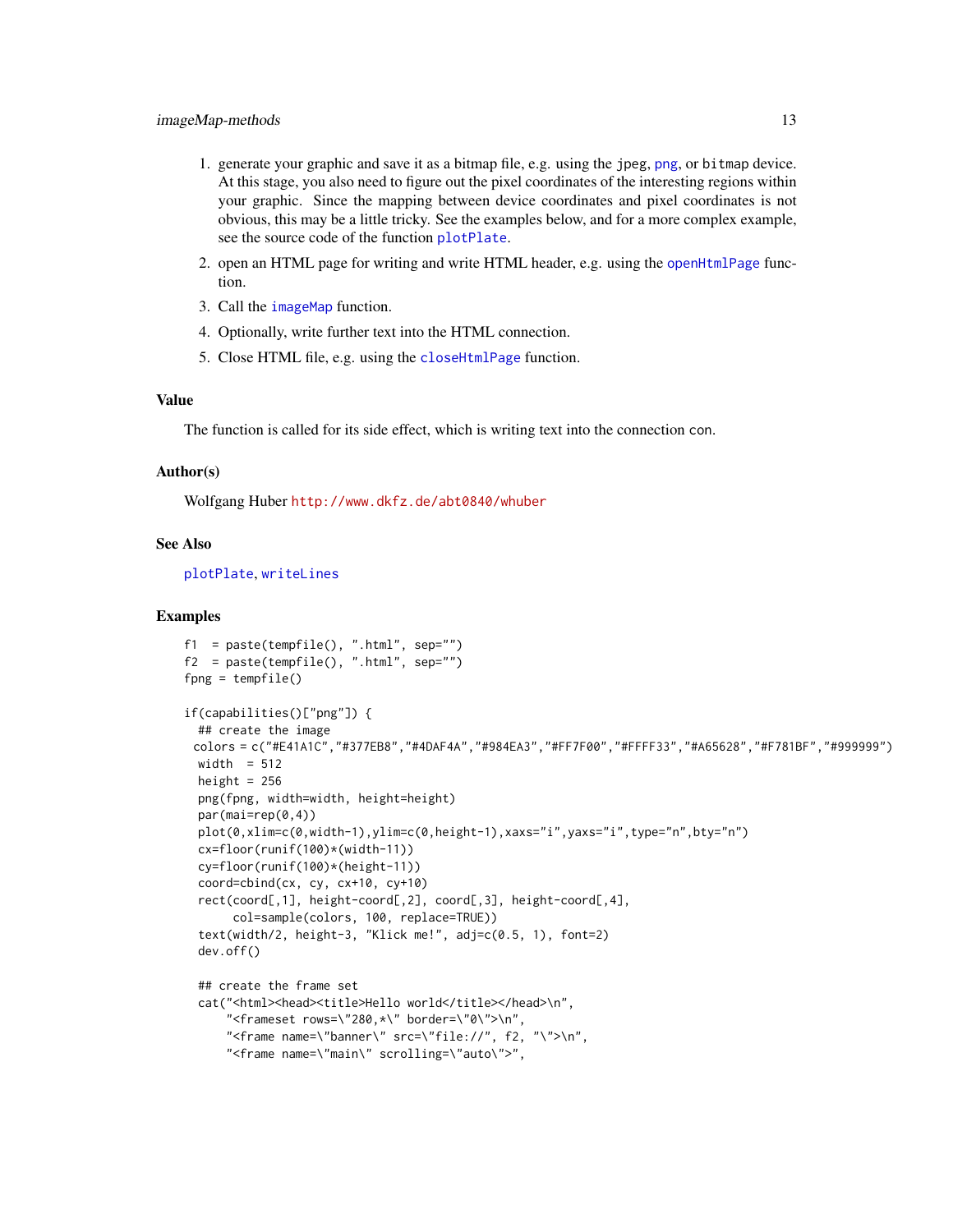```
"</frameset>", sep="",file=f1)
 ## create the image map
 href =sample(c("www.bioconductor.org", "www.r-project.org"),nrow(coord),replace=TRUE)
 title =sample(as.character(packageDescription("geneplotter")),nrow(coord),replace=TRUE)
 con = file(f2, open="w")imageMap(coord, con,
   list(HREF=paste("http://", href, sep=""),
        TITLE=title, TARGET=rep("main", nrow(coord))), fpng)
 close(con)
 cat("Now have a look at file ", f1, " with your browser.\n", sep="")
}
```
<span id="page-13-1"></span>make.chromOrd *Make a chromOrd object*

## Description

This function makes a chromOrd object.

#### Usage

make.chromOrd(genome, gnames)

### Arguments

| genome | A character string.                             |
|--------|-------------------------------------------------|
| gnames | A character vector of the genes to be selected. |

## Details

This function reads in a lot of annotation data and creates a list with one element for each chromosome. The elements of this list are indices indicating the order of the genes that are on that chromosome (and in the annotation data set being used).

#### Value

A list of chromOrd type. One element for each chromosome. Suitable for reordering other values according to the chromosomal location.

## Author(s)

Robert Gentleman

## See Also

[amplicon.plot](#page-3-1)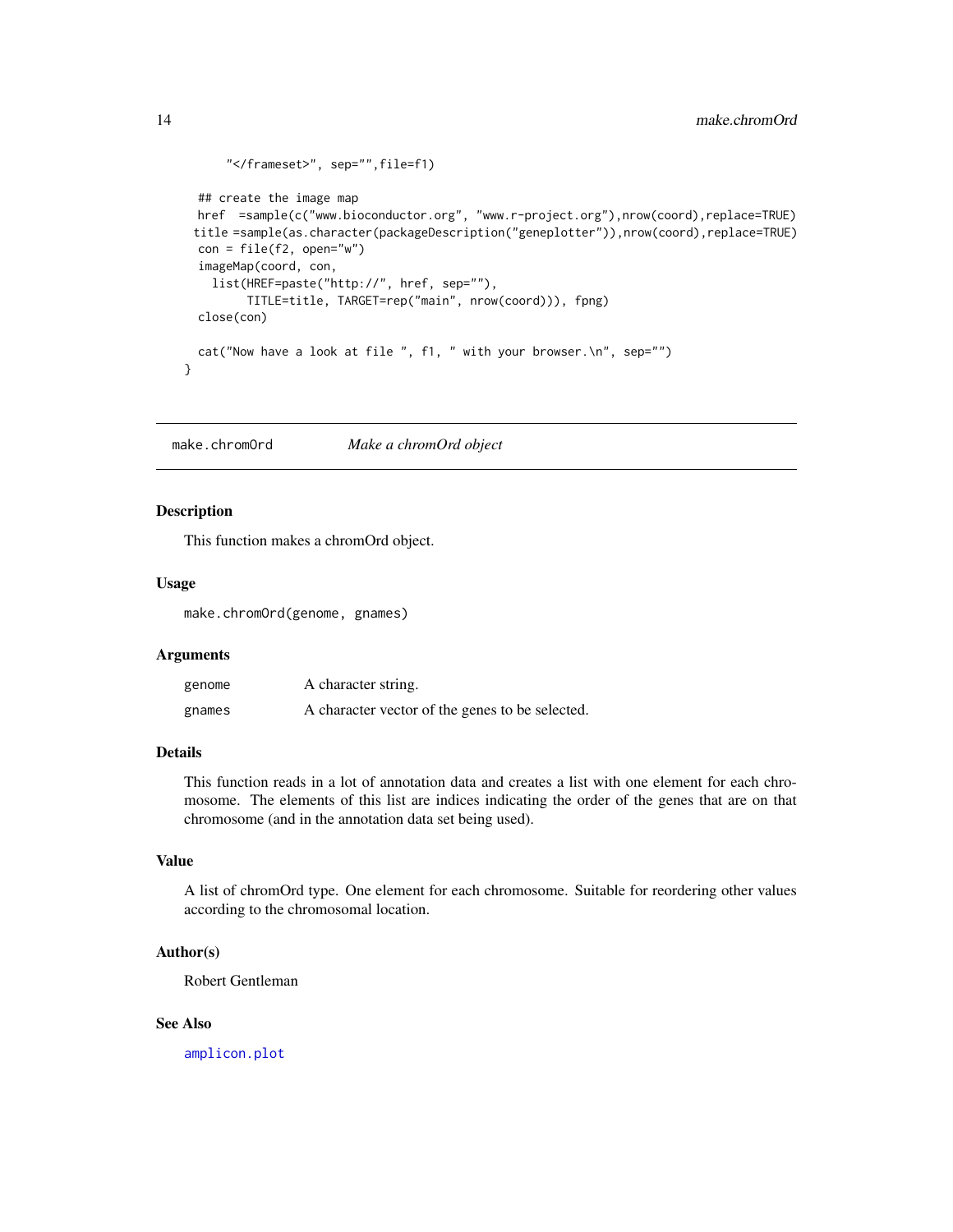#### <span id="page-14-0"></span>Makesense 15

## Examples

```
data(sample.ExpressionSet)
make.chromOrd("hgu95A", featureNames(sample.ExpressionSet))
```
## <span id="page-14-1"></span>Makesense *Produce Smoothed Sense/Anti-sense For All Chromosomes*

## Description

'Makesense' takes either an ExpressionSet object or a matrix of gene expressions and will produce a smoothed positive and negative strands for all chromosomes.

## Usage

```
Makesense(expr, lib, ...)
```
## Arguments

| expr     | Either an Expression Set or a matrix of gene expressions with genes as rows<br>and columns as samples.                                                                                                                                                                                                                       |
|----------|------------------------------------------------------------------------------------------------------------------------------------------------------------------------------------------------------------------------------------------------------------------------------------------------------------------------------|
| lib      | The name of the Bioconductor annotation data package that will be used to<br>provide mappings from probes to chromosomal locations, such as hgu95av2.db<br>or hgu133a.db. If expr is an ExpressionSet, the argument defaults to the<br>annotation slot of the ExpressionSet.                                                 |
| $\ddots$ | Currently, the only optional argument is f, the smoother span to be passed to<br>'lowess'. Its value should be in the interval of $(0,1)$ . This gives the proportion of<br>points in the plot which influence the smooth at each value. Larger values give<br>more smoothness. The default value for this argument is 1/10. |

#### Details

The expr argument can either be of class ExpressionSet or matrix, where the latter represents the matrix of gene expressions.

If the expr argument is an ExpressionSet, the lib argument will use the annotation slot. Users can override this behaviour and supply their own lib argument if they wish. If the ExpressionSet has no value associated with the annotation slot (which should not happen, but is possible) then the user must supply the lib argument manually or the function will throw an error.

#### Value

A list of 2 components:

| ans2 | a list, whose components correspond to samples in the same order as appearing    |
|------|----------------------------------------------------------------------------------|
|      | in the columns of 'expr'. Each component is also a list, named by chromo-        |
|      | somes "1"-"22", "X" and "Y". Each named component is again a list with two       |
|      | elements named "posS" and "negS", corresponding to the positive and negative     |
|      | strands of a chromosome, each of which is an object returned by 'lowess'.        |
|      | A string giving the name of the annotation data package to use. Optional if expr |
|      | is an ExpressionSet.                                                             |
|      |                                                                                  |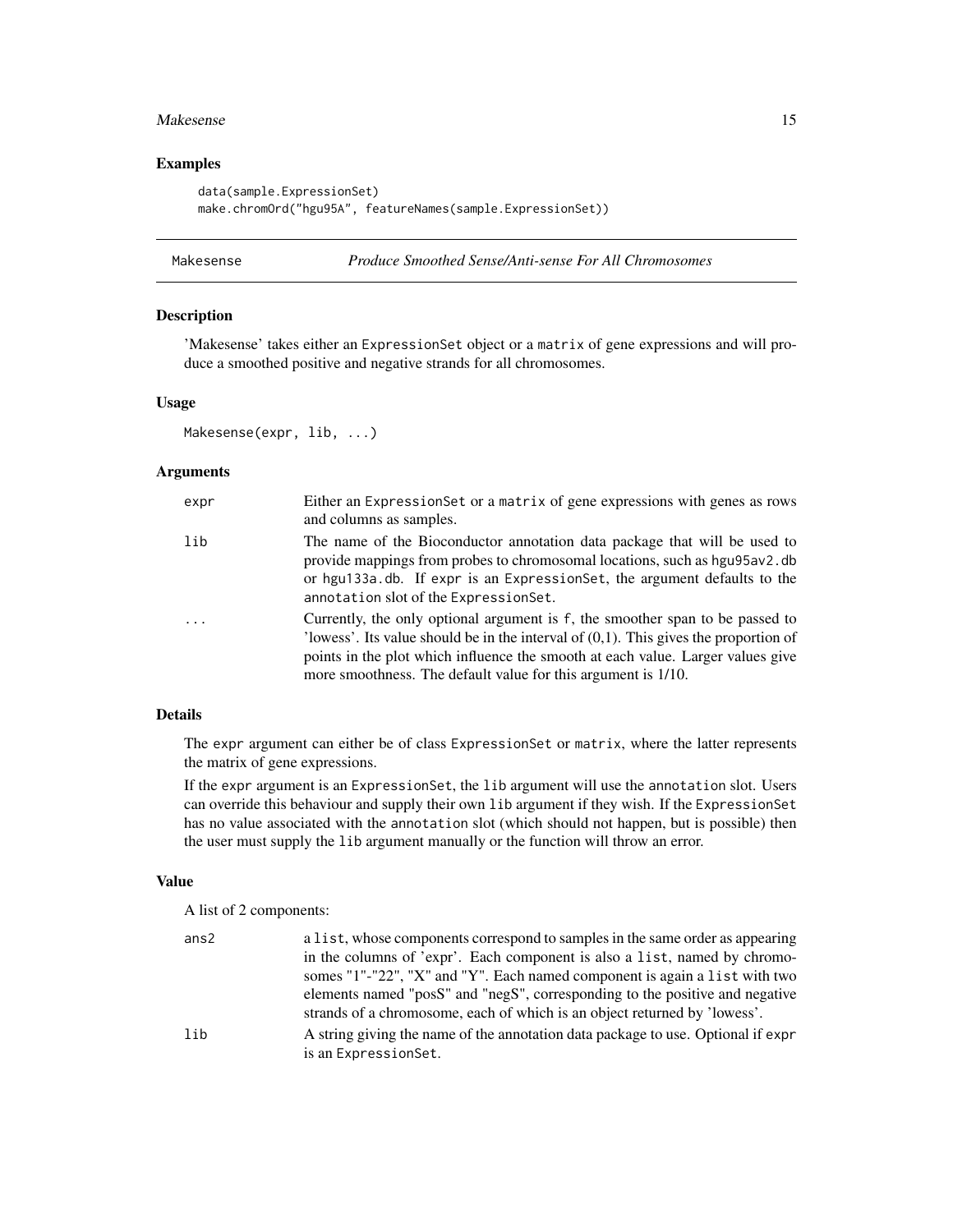#### Author(s)

Robert Gentleman and Xiaochun Li

#### See Also

[plotChr](#page-18-1)

## Examples

```
if (require("hgu133a.db")) {
  data(expressionSet133a)
  esetobj <- Makesense(exprs(expressionSet133a), "hgu133a")
  esetobj2 <- Makesense(expressionSet133a[1:200, ])
}
```
multiecdf *Multiple empirical cumulative distribution functions (ecdf) and densities*

#### Description

Plot multiple empirical cumulative distribution functions (ecdf) and densities with a user interface similar to that of [boxplot](#page-0-0). The usefulness of multidensity is variable, depending on the data and the smoothing kernel. multiecdf will in many cases be preferable. Please see Details.

## Usage

```
multiecdf(x, ...)
## S3 method for class 'formula'
multiecdf(formula, data = NULL, xlab, na.action = NULL, ...)
## S3 method for class 'matrix'
multiecdf(x, xlab, ...)
## S3 method for class 'list'
multiecdf(x,
          xlim,
          col = brewer.pal(9, 'Set1''),
          main = "ecdf",
          xlab,
          do.points = FALSE,
          subsample = 1000L,
          legend = list(x = "right".legend = if(is.null(name(x))) paste(seq(along=x)) else names(x),
            fill = col,
          ...)
multidensity(x, ...)
```
<span id="page-15-0"></span>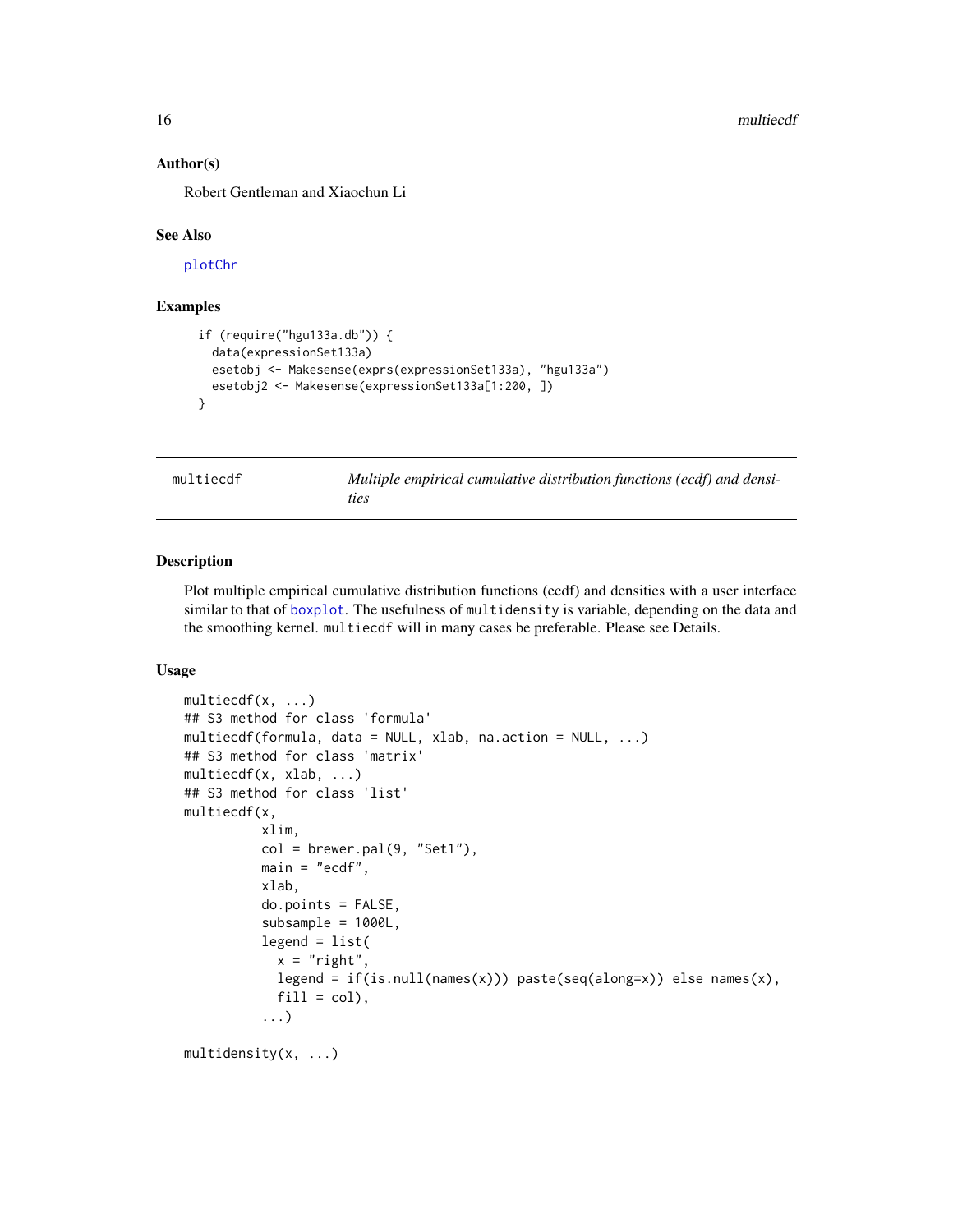#### <span id="page-16-0"></span>multiecdf and the contract of the contract of the contract of the contract of the contract of the contract of the contract of the contract of the contract of the contract of the contract of the contract of the contract of

```
## S3 method for class 'formula'
multidensity(formula, data = NULL, xlab, na.action = NULL, ...)
## S3 method for class 'matrix'
multidensity(x, xlab, ...)
## S3 method for class 'list'
multidensity(x,
            bw = "nrd0",xlim,
            ylim,
            col = brewer.pal(9, "Set1"),
            main = if(length(x)==1) "density" else "densities",
            xlab,
            lty = 1L,legend = list(x = "topright",legend = if(is.null(names(x))) paste(seq(along=x)) else names(x),
              fill = col,
            density = NULL,
             ...)
```
## Arguments

| formula   | a formula, such as $y \sim grp$ , where y is a numeric vector of data values to be split<br>into groups according to the grouping variable grp (usually a factor).                                                                                                             |
|-----------|--------------------------------------------------------------------------------------------------------------------------------------------------------------------------------------------------------------------------------------------------------------------------------|
| data      | a data.frame (or list) from which the variables in formula should be taken.                                                                                                                                                                                                    |
| na.action | a function which indicates what should happen when the data contain NAs. The<br>default is to ignore missing values in either the response or the group.                                                                                                                       |
| X         | methods exist for: formula, matrix, data. frame, list of numeric vectors.                                                                                                                                                                                                      |
| bw        | the smoothing bandwidth, see the manual page for density. The length of bw<br>needs to be either 1 (in which case the same is used for all groups) or the same<br>as the number of groups in x (in which case the corresponding value of bw is<br>used for each group).        |
| xlim      | Range of the x axis. If missing, the data range is used.                                                                                                                                                                                                                       |
| ylim      | Range of the y axis. If missing, the range of the density estimates is used.                                                                                                                                                                                                   |
| col, lty  | Line colors and line type.                                                                                                                                                                                                                                                     |
| main      | Plot title.                                                                                                                                                                                                                                                                    |
| xlab      | x-axis label.                                                                                                                                                                                                                                                                  |
| do.points | logical; if TRUE, also draw points at the knot locations.                                                                                                                                                                                                                      |
| subsample | numeric or logical of length 1. If numeric, and larger than 0, subsamples of that<br>size are used to compute and plot the ecdf for those elements of x with more<br>than that number of observations. If logical and TRUE, a value of 1000 is used<br>for the subsample size. |
| legend    | a list of arguments that is passed to the function legend.                                                                                                                                                                                                                     |
| density   | a list of arguments that is passed to the function density.                                                                                                                                                                                                                    |
| $\cdots$  | Further arguments that get passed to the plot functions.                                                                                                                                                                                                                       |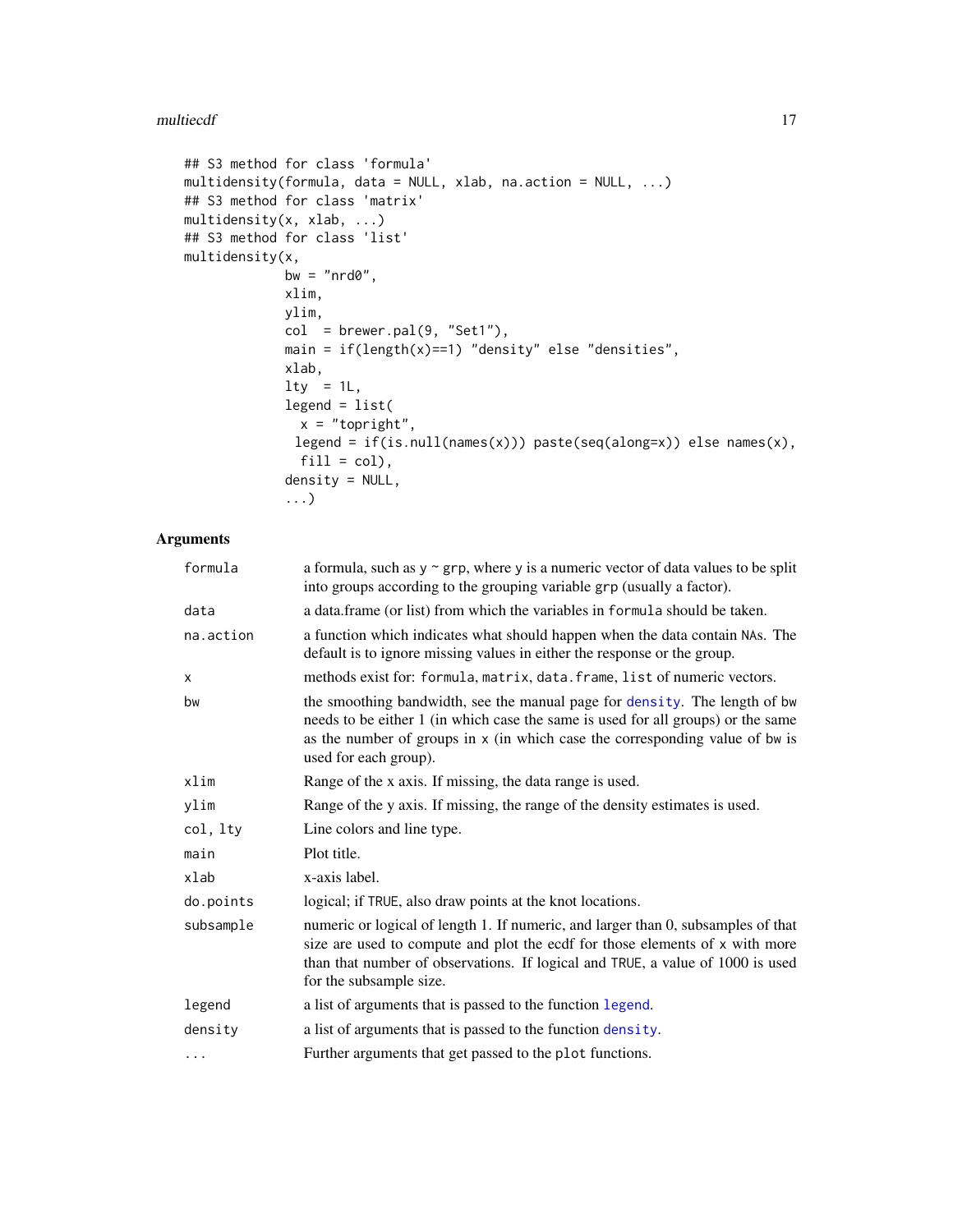## Details

*Density estimates*: multidensity uses the function [density](#page-0-0). If the density of the data-generating process is smooth on the real axis, then the output from this function tends to produce results that are good approximations of the true density. If, however, the true density has steps (this is in particular the case for quantities such as p-values and correlation coefficients, or for some distributions that have weight only on the posititve numbers, or only on integer numbers), then the output of this function tends to be misleading. In that case, please either use multiecdf or histograms, or try to improve the density estimate by setting the density argument (from, to, kernel).

*Bandwidths*: the choice of the smoothing bandwidths in multidensity can be problematic, in particular, if the different groups vary with respect to range and/or number of data points. If curves look excessively wiggly or overly smooth, try varying the arguments xlim and bw; note that the argument bw can be a vector, in which case it is expect to align with the groups.

#### Value

For the multidensity functions, a list of [density](#page-0-0) objects.

#### Author(s)

Wolfgang Huber

#### See Also

[boxplot](#page-0-0), [ecdf](#page-0-0), [density](#page-0-0)

#### Examples

```
words = strsplit(packageDescription("geneplotter")$Description, " ")[[1]]
factr = factor(sample(words, 2000, replace = TRUE))
x = rnorm(length(factr), mean=as.integer(factr))
multiecdf(x \sim factr)
```
multidensity( $x \sim$  factr)

<span id="page-17-1"></span>openHtmlPage *Open and close an HTML file for writing.*

#### <span id="page-17-2"></span>**Description**

Open and close an HTML file for writing..

#### Usage

```
openHtmlPage(name, title="")
closeHtmlPage(con)
```
<span id="page-17-0"></span>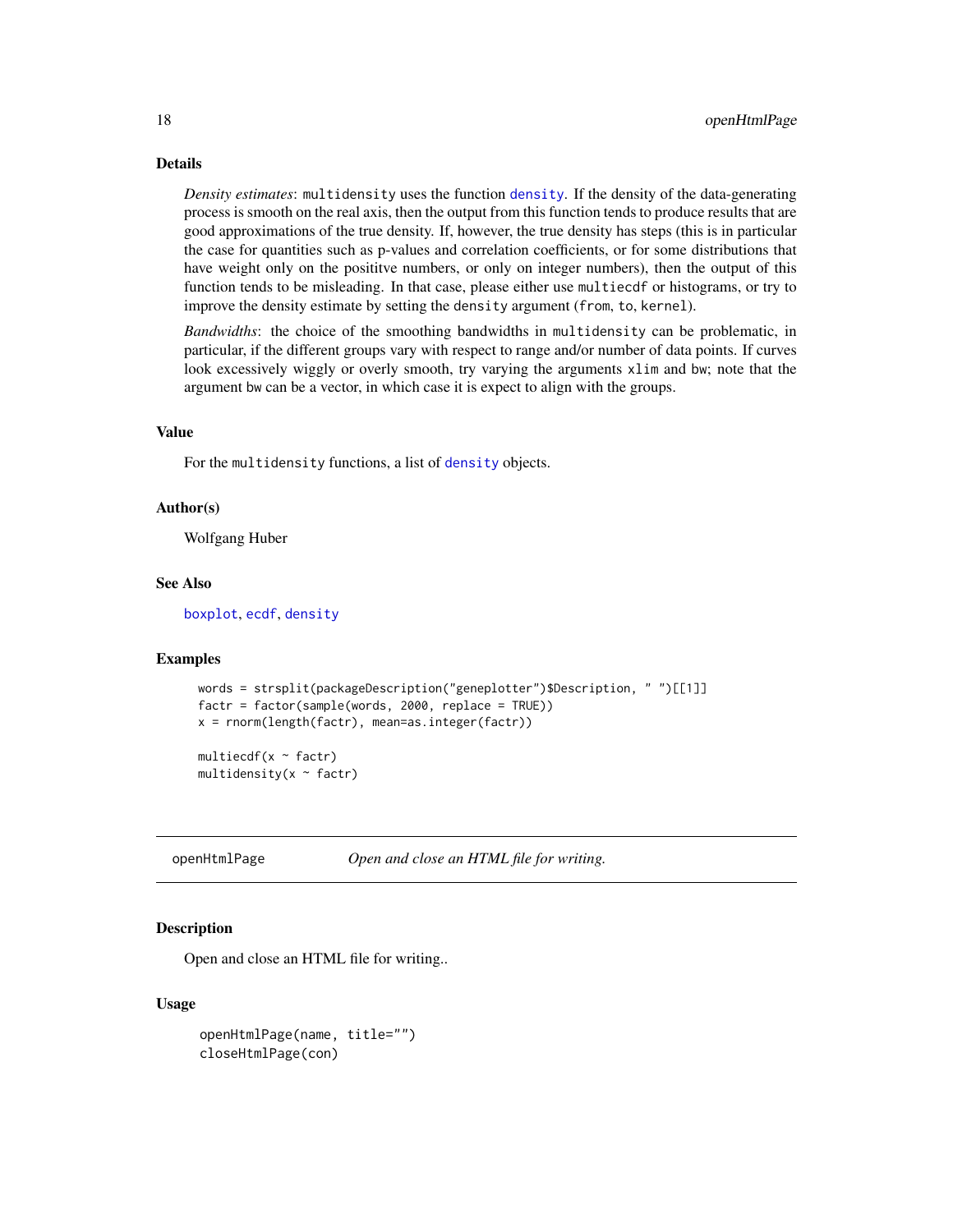#### <span id="page-18-0"></span>plotChr and the state of the state of the state of the state of the state of the state of the state of the state of the state of the state of the state of the state of the state of the state of the state of the state of th

## Arguments

| name  | Character. File name <i>(without</i> the extension '.html'). |
|-------|--------------------------------------------------------------|
| title | Character. Value of the title tag in the HTML header.        |
| con   | Connection.                                                  |

## Details

See example.

## Value

For openHtmlPage, a [connections](#page-0-0).

## Author(s)

Wolfgang Huber <http://www.dkfz.de/abt0840/whuber>

## Examples

```
fn <- tempfile()
con <- openHtmlPage(fn, "My page")
writeLines("Hello world", con)
closeHtmlPage(con)
readLines(paste(fn, ".html", sep=""))
```

```
plotChr Plot Smoothed Sense/Anti-sense of Specified Chromosomes
```
## Description

For a given chromosome, plot the smooths of the sense and the anti-sense from 5' to 3' (left to right on x-axis).

## Usage

```
plotChr(chrN, senseObj, cols = rep("black", length(senseObj[[1]])), log = FALSE, xloc = c("equispaced",
```
## Arguments

| chrN     | The desired chromosome, e.g. for humans it would be a character string in the<br>set of $c(1:22, "X", "Y").$     |
|----------|------------------------------------------------------------------------------------------------------------------|
| senseObj | The result of Makesense.                                                                                         |
| cols     | A vector of colors for the lines in the plot, typically specified according to a<br>certain pheotype of samples. |
| log      | Logical, whether log-transformation should be taken on the smoothed expres-<br>sions.                            |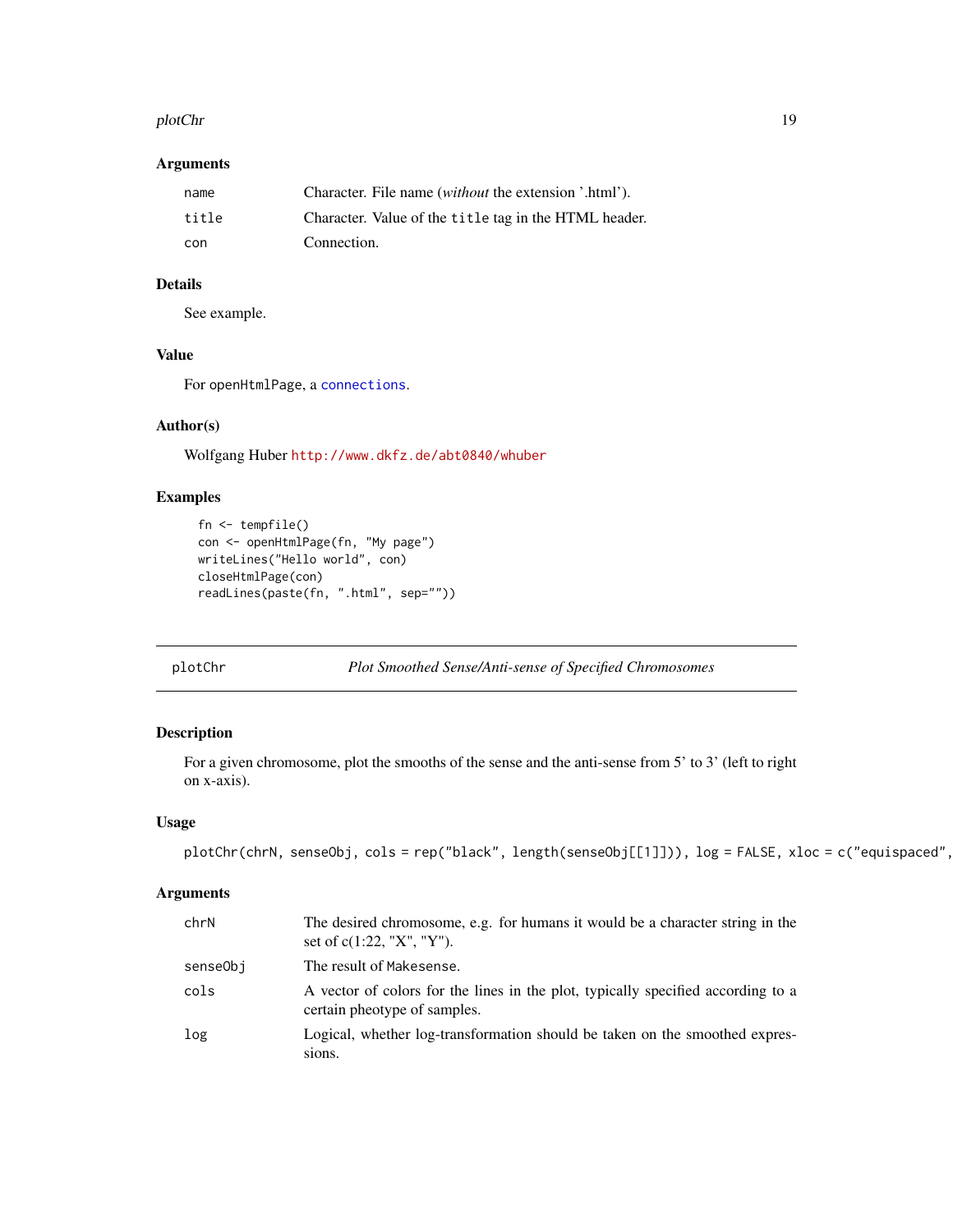<span id="page-19-0"></span>

| xloc        | Determines whether the "Representative Genes" will be displayed according to<br>their relative positions on the chromosome (physical), or spaced evenly (equis-<br>paced). Default is equispaced. |
|-------------|---------------------------------------------------------------------------------------------------------------------------------------------------------------------------------------------------|
| geneSymbols | Logical, whether to use Affy IDs or Gene Symbols for "Representative Genes",<br>default is Affy IDs.                                                                                              |
| ngenes      | Desired number of "Representative Genes". The number of actual displayed<br>genes may differ.                                                                                                     |
| lines.at    | A vector of Affy IDs. Vertical lines will be drawn at specified genes.                                                                                                                            |
| lines.col   | A vector of colors associated with lines. at.                                                                                                                                                     |
|             |                                                                                                                                                                                                   |

## Author(s)

Robert Gentleman and Xiaochun Li

## See Also

[Makesense](#page-14-1)

## Examples

example(Makesense)

```
if (interactive())
 op <- par(ask=TRUE)
```

```
cols <- ifelse(expressionSet133a$cov1=="test 1", "red", "green")
plotChr("21", esetobj, cols)
```

```
# plot on log-scale:
```

```
plotChr("21", esetobj, cols, log=TRUE)
```

```
# genesymbol instead of probe names:
```
plotChr("21", esetobj, cols, log=TRUE, geneSymbols=TRUE)

```
# add vertical lines at genes of interest:
```

```
gs <- c("220372_at", "35776_at", "200943_at")
plotChr("21", esetobj, cols, log=TRUE, geneSymbols=FALSE, lines.at=gs)
```

```
# add vertical lines at genes of interest
# with specified colors:
gs <- c("220372_at", "35776_at", "200943_at")
```

```
cc <- c("blue", "cyan","magenta")
plotChr("21", esetobj, cols, log=TRUE, geneSymbols=FALSE, lines.at=gs,
lines.col=cc)
if (interactive())
 par(op)
```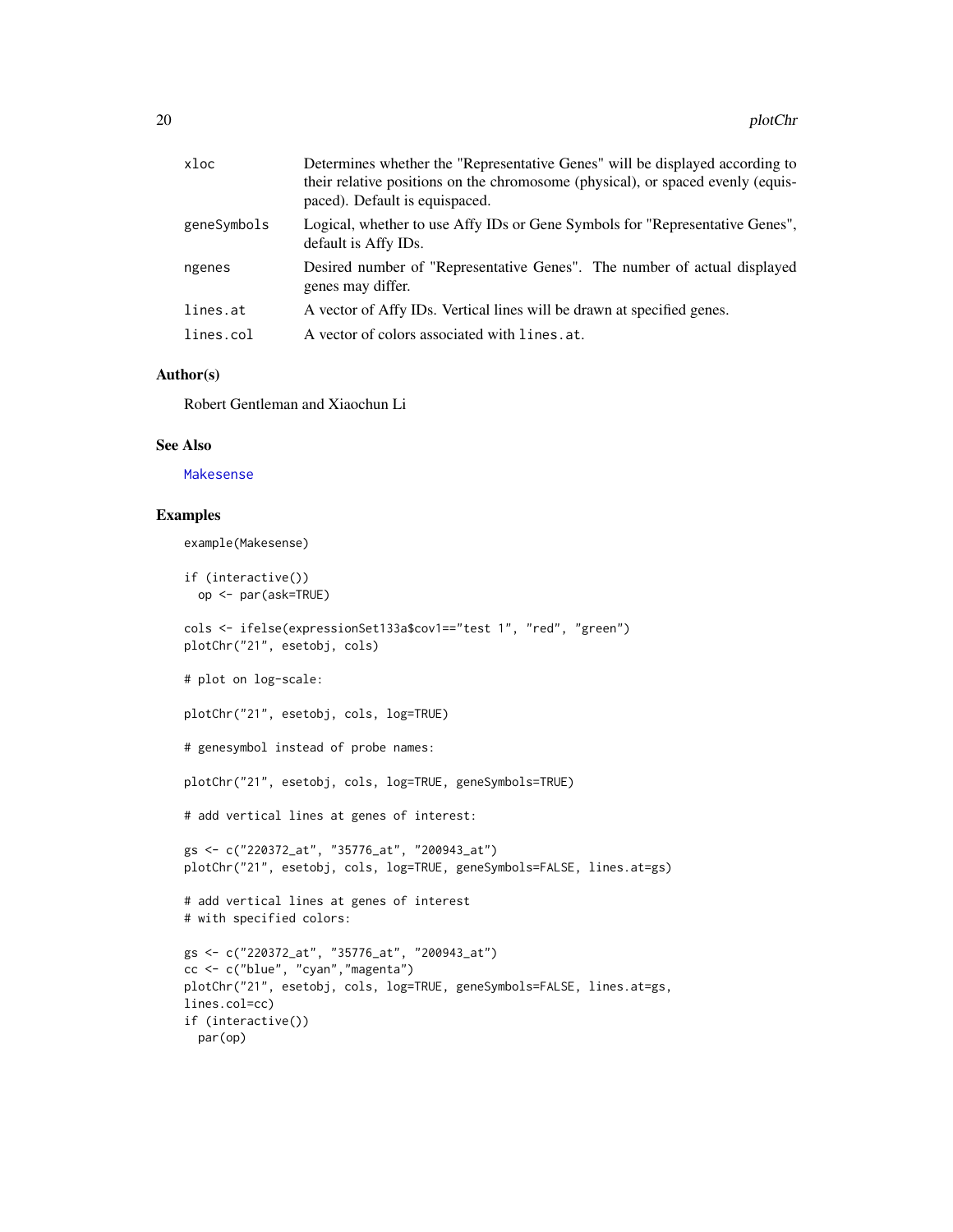<span id="page-20-0"></span>plotExpressionGraph *A function to plot a graph colored by expression data*

#### Description

Given a graph and expression data for one entity, will plot the graph with the nodes colored according to the expression levels provided.

## Usage

plotExpressionGraph(graph, nodeEGmap, exprs, ENTREZIDenvir, mapFun, log = FALSE, nodeAttrs = list(), ..

## Arguments

| graph         | The graph to plot                                                                                                                                                                               |
|---------------|-------------------------------------------------------------------------------------------------------------------------------------------------------------------------------------------------|
| nodeEGmap     | A list with element names being node names and the elements being Entre-<br>zLink IDs corresponding to those node names.                                                                        |
| exprs         | A vector of expression data, with names being Affymetrix IDs and values being<br>the expression level.                                                                                          |
| ENTREZIDenvir | An environment mapping Affymetrix IDs to EntrezLink IDs, such as the ones<br>provided in the xxx2ENTREZID environments from the Bioconductor data pack-<br>ages (where xxx) is a data package). |
| mapFun        | A function to map expression levels to colors.                                                                                                                                                  |
| log           | Whether or not the expression data.                                                                                                                                                             |
| nodeAttrs     | A list of node attributes, as per plot.graph.                                                                                                                                                   |
| $\ddotsc$     | Any extra arguments to be passed to plot.graph.                                                                                                                                                 |

#### Details

This function can be used to plot a graph and have the nodes colored according to expression levels provided by the user. The graph parameter is a graph object from the graph package.

The nodeEGmap parameter is a list that maps the nodes of the graphs to EntrezLink IDs. An example of this is the IMCAEntrezLink object in the integrinMediatedCellAdhesion data set in the graph package.

The exprs argument is a vector mapping expression levels to Affymetrix IDs. One way to generate an appropriate vector is to extract a single column from an ExpressionSet.

The ENTREZIDenvir environment maps Affymetrix IDs to EntrezLink IDs. The simplest way to provide this argument is to load the preferred Bioconductor data package (e.g. hgu95av2.db) and pass in that package's xxx2ENTREZID, where xxx is the name of the package.

The mapFun function defaults to the function defMapFun, which maps nodes to be either blue, green or red depending for expression ranges of 0-100, 101-500, and 501+. In the case where log is TRUE these ranges are modified with [log2](#page-0-0). Custom versions of this function can be supplied by the user it must take two parameters, first the expression vector and a boolean value (log) specifying if the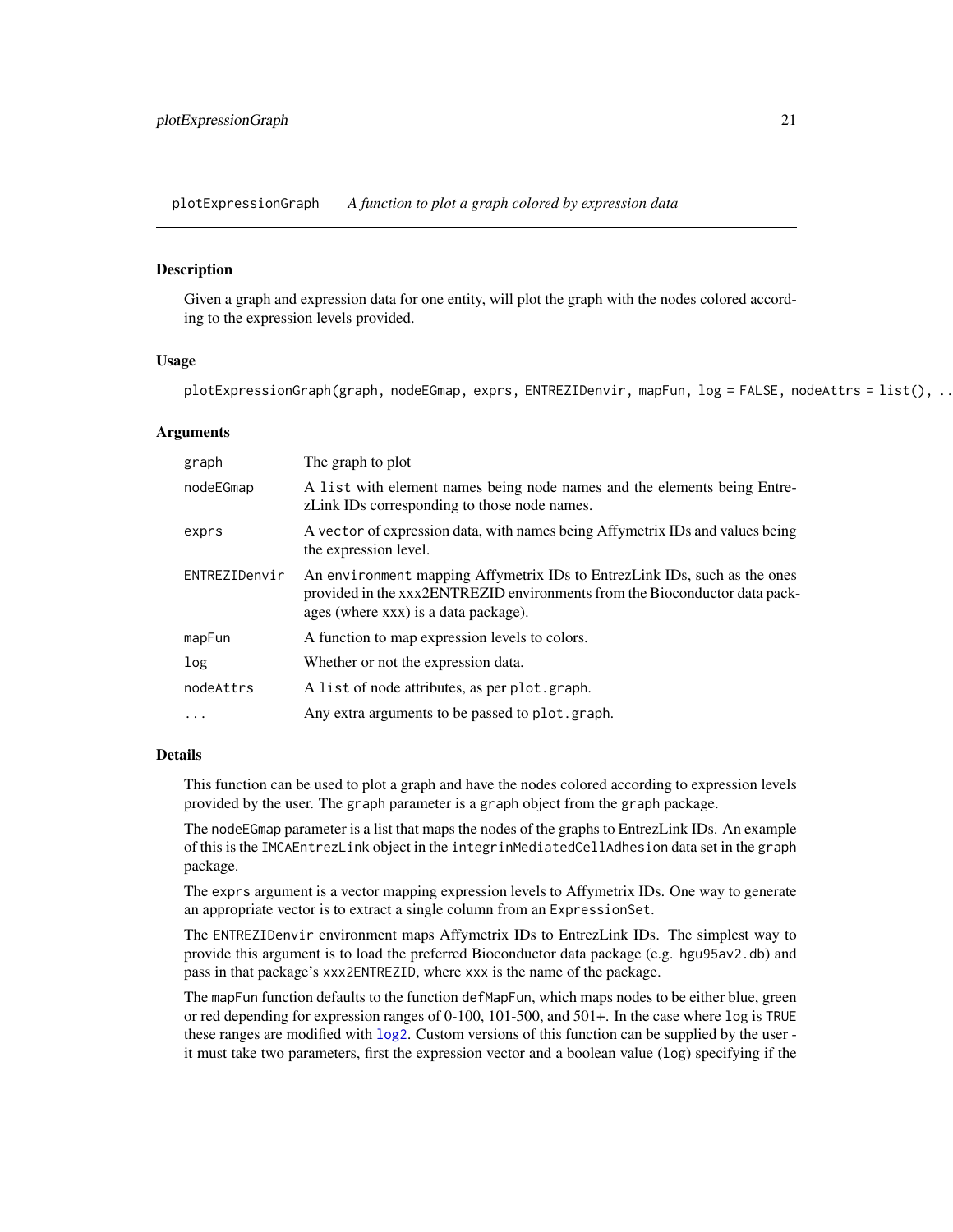data has had a log2 applied to it. The function must return a vector with the same names as the expression vector, but the values of the vector will be color strings.

The nodeAttrs list can be specified if any other node attributes are desired to be set by the user. Please see the [plot.graph](#page-0-0) man page for more information on this. The other attribute list (attrs and edgeAttrs) can be passed in via the ... parameter.

The IMCAEntrezLink data structure was created for the purpose of illustrating this program. On Sept 24 2007, the current version of hgu95av2.db was used to map from the nodes of IMCAGraph (in graph package) to Entrez identifiers.

## Author(s)

Jeff Gentry

## See Also

[plot.graph](#page-0-0), integrinMediatedCellAdhesion

#### Examples

```
if (require("Rgraphviz") && require("hgu95av2.db") &&
    require("fibroEset")) {
    data(integrinMediatedCellAdhesion)
data(IMCAEntrezLink)
    data(fibroEset)
    attrs <- getDefaultAttrs()
    attrs$graph$rankdir <- "LR"
    plotExpressionGraph(IMCAGraph, IMCAEntrezLink,
                        exprs(fibroEset)[,1],
                        hgu95av2ENTREZID, attrs = attrs)
}
```
plotMA-methods *Generate an MA plot*

### Description

Generate a plot of log fold change versus mean expression (MA plot)

## Usage

```
## S4 method for signature 'data.frame'
plotMA( object, ylim = NULL,
  colNonSig = "gray32", colSig = "red3", colLine = "#ff000080",log = "x", cex=0.45, xlab="mean expression", ylab="log follow 10g = "x", ... )
```
<span id="page-21-0"></span>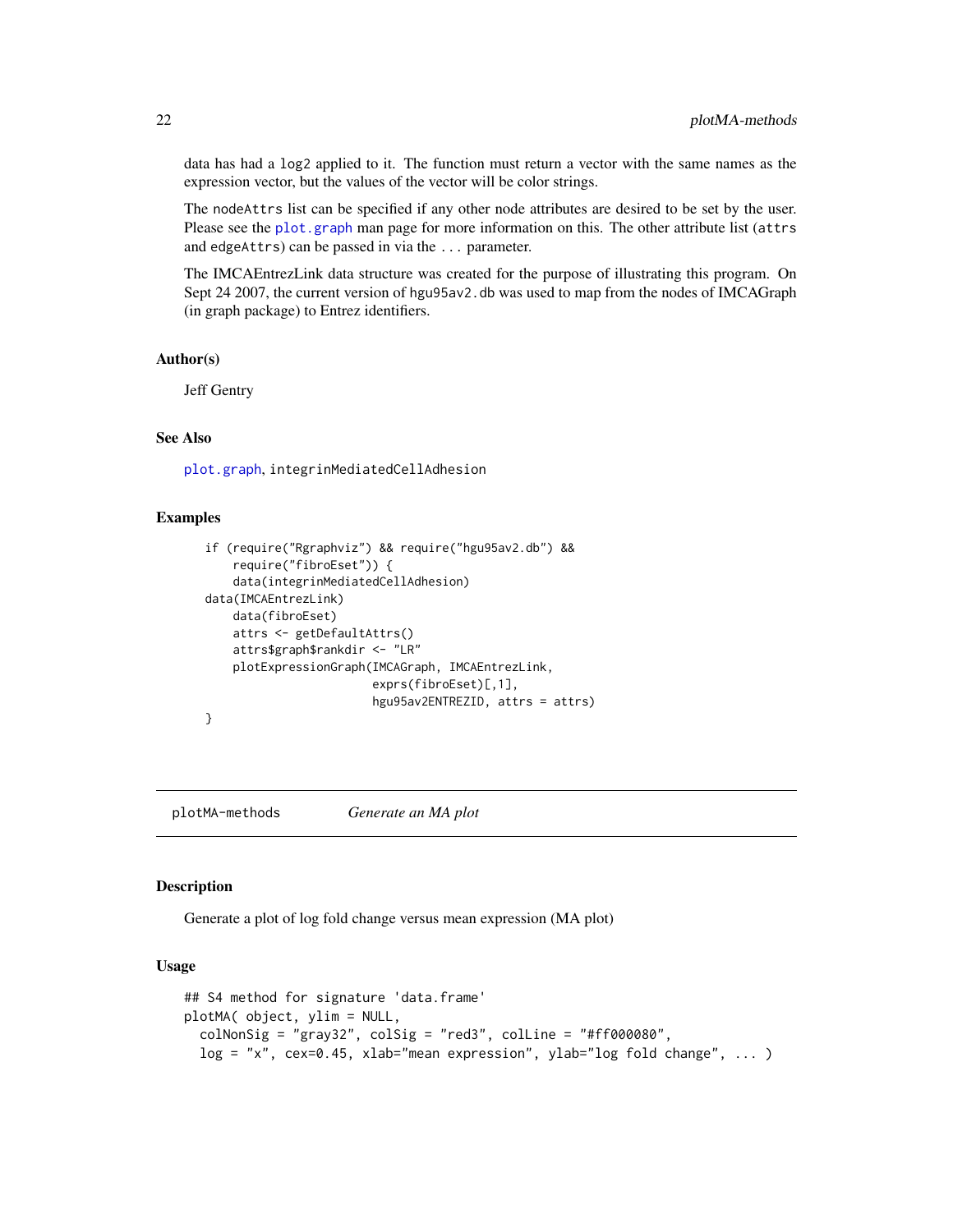#### <span id="page-22-0"></span>savepng 23

## Arguments

| object    | A data frame with (at least) three columns, the first containing the mean ex-<br>pression values (for the x-axis), the second the logarithmic fold change (for the-y<br>axis) and the third a logical vector indicating significance (for the colouring of<br>the dots). |
|-----------|--------------------------------------------------------------------------------------------------------------------------------------------------------------------------------------------------------------------------------------------------------------------------|
| ylim      | The limits for the y-axis. If missing, an attempt is made to choose a sensible<br>value. Dots exceeding the limits will be displayed as triangles at the limits,<br>pointing outwards.                                                                                   |
| colNonSig | colour to use for non-significant data points.                                                                                                                                                                                                                           |
| colSig    | colour to use for significant data points.                                                                                                                                                                                                                               |
| colline   | colour to use for the horizontal $(y=0)$ line.                                                                                                                                                                                                                           |
| log       | which axis/axes should be logarithmic; will be passed to plot.                                                                                                                                                                                                           |
| cex       | The cex parameter for plot.                                                                                                                                                                                                                                              |
| xlab      | The x-axis label.                                                                                                                                                                                                                                                        |
| ylab      | The y-axis label.                                                                                                                                                                                                                                                        |
| $\ddots$  | Further parameters to be passed through to plot.                                                                                                                                                                                                                         |
|           |                                                                                                                                                                                                                                                                          |

## Examples

```
plotMA(
`data.frame(
`A(<br>a.frame(<br>M` = exp(rexp(1000)),
             A(<br>a.frame(<br>M` = exp(rexp(1000)),<br>A` = rnorm(1000) -> tmp,
             a.frame(<br>M` = exp(rexp(1000)<br>A` = rnorm(1000) -><br>isde` = abs(tmp)>2)
)
```
savepng *Save the contents of the current graphics device to a file*

## Description

Save the contents of the current graphics device to file

## Usage

```
savepdf(fn, dir, width=6, asp=1)
saveeps(fn, dir, width=6, asp=1)
savepng(fn, dir, width=480, asp=1)
savetiff(fn, dir, density=360, keeppdf=TRUE, ...)
```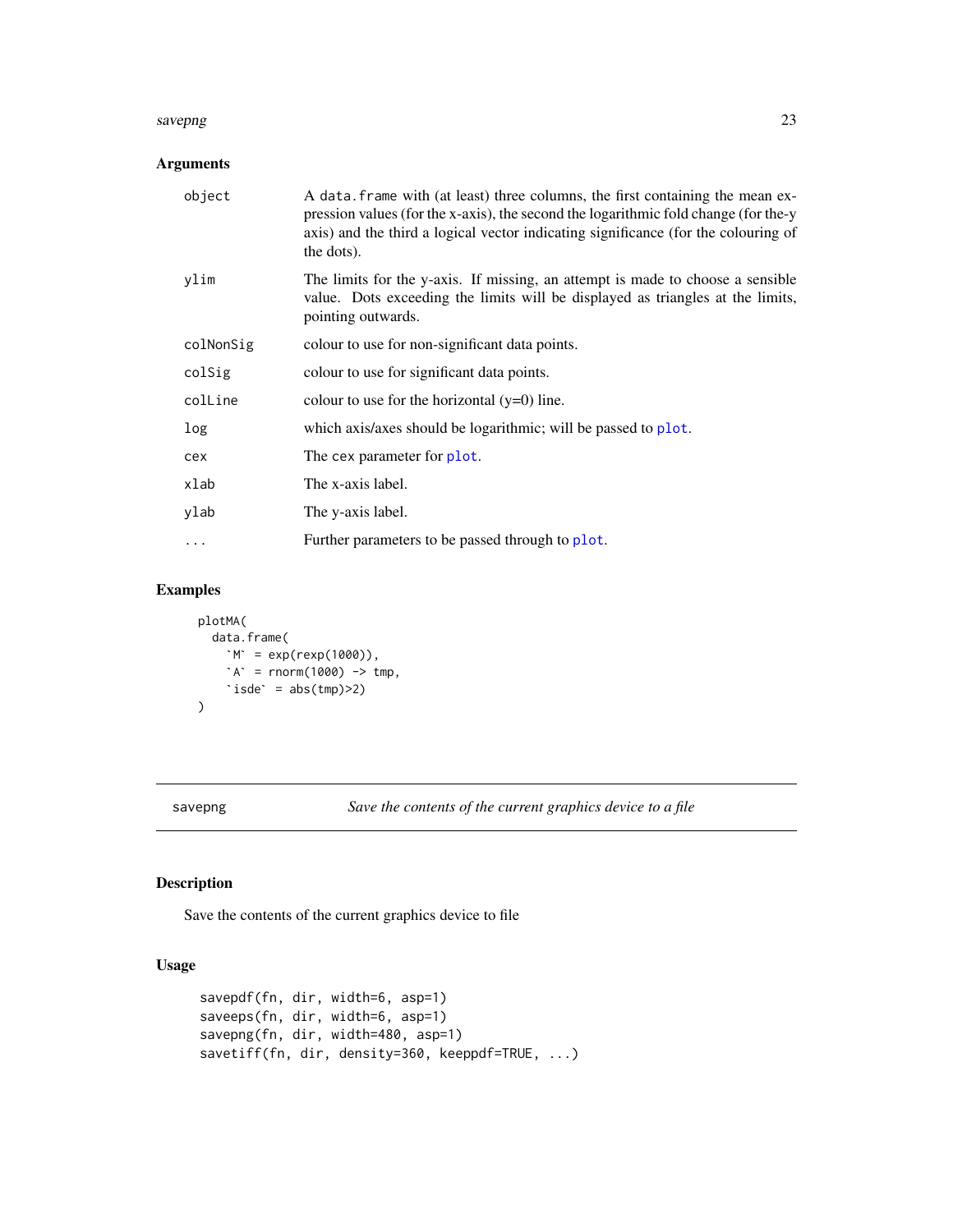#### <span id="page-23-0"></span>**Arguments**

| fn         | character: name of the output file (without extension). An extension .pdf, .eps,<br>.png, or . tiff will be added automatically. |
|------------|----------------------------------------------------------------------------------------------------------------------------------|
| dir        | character: directory to which the file should be written.                                                                        |
| width      | numeric: width of the image in pixels (png) or inches (pdf, eps).                                                                |
| asp        | numeric: aspect ratio; height=width*asp.                                                                                         |
| density    | pixels per inch (see Details).                                                                                                   |
| keeppdf    | Should the intermediate PDF file (see Details) be kept? If FALSE, it is deleted<br>before the function returns.                  |
| $\ddots$ . | Further arguments that are passed on to savepdf (see Details).                                                                   |

## Details

The functions are called for their side effect, writing a graphics file.

savepdf, savepng, and saveeps use the devices [pdf](#page-0-0), [png](#page-0-0), and [postscript](#page-0-0), respectively.

There is currently no TIFF device for R, so savetiff works differently. It relies on the external tool convert from the ImageMagick software package. First, savetiff produces a PDF files with savepdf, then uses [system](#page-0-0) to invoke convert with the parameter density. savetiff does not check for the existence of convert or the success of the system call, and returns silently no matter what.

## Value

Character: name of the file that was written.

## Author(s)

Wolfgang Huber <http://www.dkfz.de/abt0840/whuber>

#### See Also

[dev.copy](#page-0-0), [pdf](#page-0-0), [png](#page-0-0), [postscript](#page-0-0)

#### Examples

```
x = seq(0, 20*pi, len=1000)plot(x*sin(x), x*cos(x), type="l")
try({ ## on some machines, some of the devices may not be available
 c(
    savepdf("spiral", dir=tempdir()),
    savepng("spiral", dir=tempdir()),
    saveeps("spiral", dir=tempdir()),
    savetiff("spiral", dir=tempdir())
   )
})
```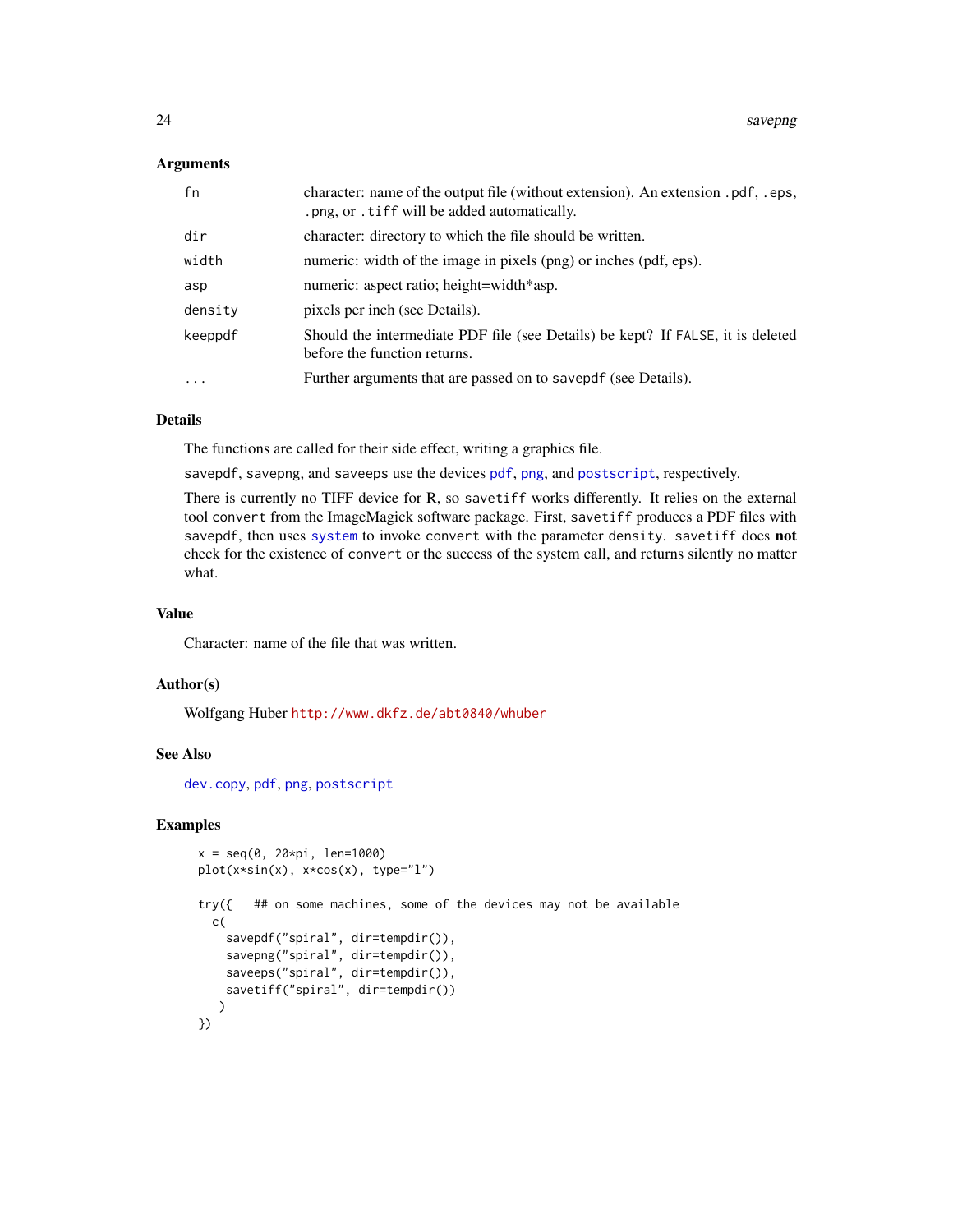# <span id="page-24-0"></span>Index

∗ IO openHtmlPage, [18](#page-17-0) ∗ datasets expressionSet133a, [8](#page-7-0) ∗ dplot Makesense, [15](#page-14-0) ∗ error savepng, [23](#page-22-0) ∗ graphs plotExpressionGraph, [21](#page-20-0) ∗ hplot amplicon.plot, [4](#page-3-0) histStack, [11](#page-10-0) multiecdf, [16](#page-15-0) plotChr, [19](#page-18-0) plotExpressionGraph, [21](#page-20-0) ∗ manip GetColor, [9](#page-8-0) imageMap-methods, [12](#page-11-0) ∗ programming savepng, [23](#page-22-0) ∗ utilities alongChrom, [2](#page-1-0) cColor, [5](#page-4-0) cPlot, [6](#page-5-0) cScale, [7](#page-6-0) make.chromOrd, [14](#page-13-0) plotExpressionGraph, [21](#page-20-0) alongChrom, [2](#page-1-0) amplicon.plot, [4,](#page-3-0) *[14](#page-13-0)* barplot, *[11](#page-10-0)* boxplot, *[16](#page-15-0)*, *[18](#page-17-0)* buildACMainLabel *(*alongChrom*)*, [2](#page-1-0)

cColor, [5,](#page-4-0) *[7](#page-6-0)* closeHtmlPage, *[13](#page-12-0)* closeHtmlPage *(*openHtmlPage*)*, [18](#page-17-0) connections, *[19](#page-18-0)*

cPlot, *[6](#page-5-0)*, [6,](#page-5-0) *[8](#page-7-0)* cScale, *[7](#page-6-0)*, [7](#page-6-0) cullACXPoints *(*alongChrom*)*, [2](#page-1-0)

dChip.colors *(*GetColor*)*, [9](#page-8-0) defMapFun *(*plotExpressionGraph*)*, [21](#page-20-0) density, *[17,](#page-16-0) [18](#page-17-0)* dev.copy, *[24](#page-23-0)* dispACXaxis *(*alongChrom*)*, [2](#page-1-0) doACCumPlot *(*alongChrom*)*, [2](#page-1-0) doACImagePlot *(*alongChrom*)*, [2](#page-1-0) doACLocalPlot *(*alongChrom*)*, [2](#page-1-0) doACMatPlot *(*alongChrom*)*, [2](#page-1-0)

ecdf, *[18](#page-17-0)* emptyACPlot *(*alongChrom*)*, [2](#page-1-0) esApply, *[4,](#page-3-0) [5](#page-4-0)* expressionSet133a, [8](#page-7-0)

fixACPhysPoints *(*alongChrom*)*, [2](#page-1-0)

getACClosestPos *(*alongChrom*)*, [2](#page-1-0) getACDataEnv *(*alongChrom*)*, [2](#page-1-0) getACExprs *(*alongChrom*)*, [2](#page-1-0) getACGeneSyms *(*alongChrom*)*, [2](#page-1-0) getACPlotLabs *(*alongChrom*)*, [2](#page-1-0) getACStrandVals *(*alongChrom*)*, [2](#page-1-0) GetColor, [9](#page-8-0) getPlotExpressionColors *(*plotExpressionGraph*)*, [21](#page-20-0) greenred.colors *(*GetColor*)*, [9](#page-8-0) grid.rect, *[10,](#page-9-0) [11](#page-10-0)* grid.text, *[11](#page-10-0)* groupedHeatmap, [10](#page-9-0)

highlightACDups *(*alongChrom*)*, [2](#page-1-0) hist, *[11](#page-10-0)* histStack, [11](#page-10-0)

imageMap, *[13](#page-12-0)* imageMap *(*imageMap-methods*)*, [12](#page-11-0)